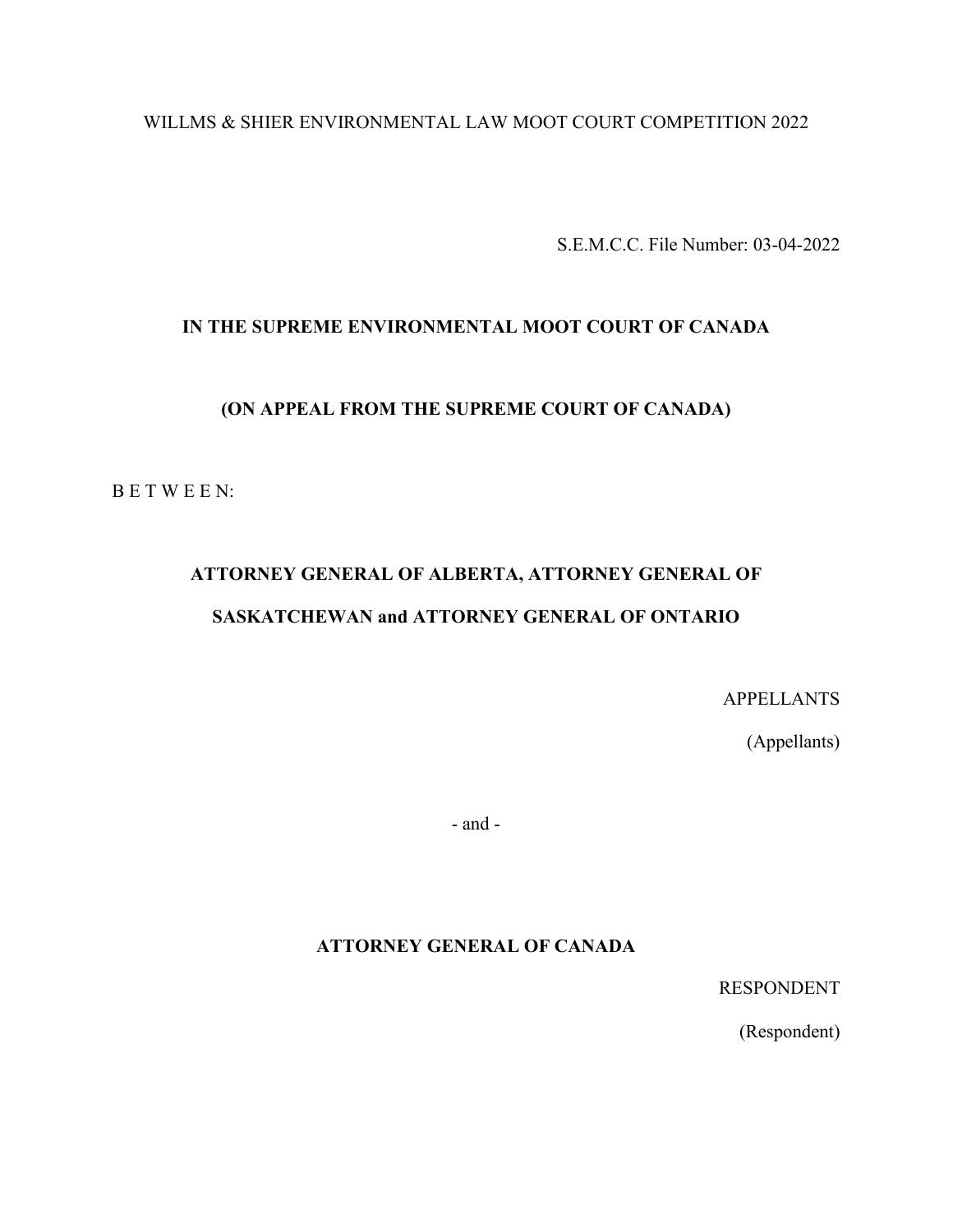# **FACTUM OF THE RESPONDENT ATTORNEY GENERAL OF CANADA**

Pursuant to Rule 12 of the

Willms & Shier Environmental Law Moot Official Competition Rules 2022

TEAM # **2022-06**

# **TO: THE REGISTRAR OF THE**

**SUPREME ENVIRONMENTAL MOOT COURT OF CANADA**

**AND TO: ALL REGISTERED TEAMS**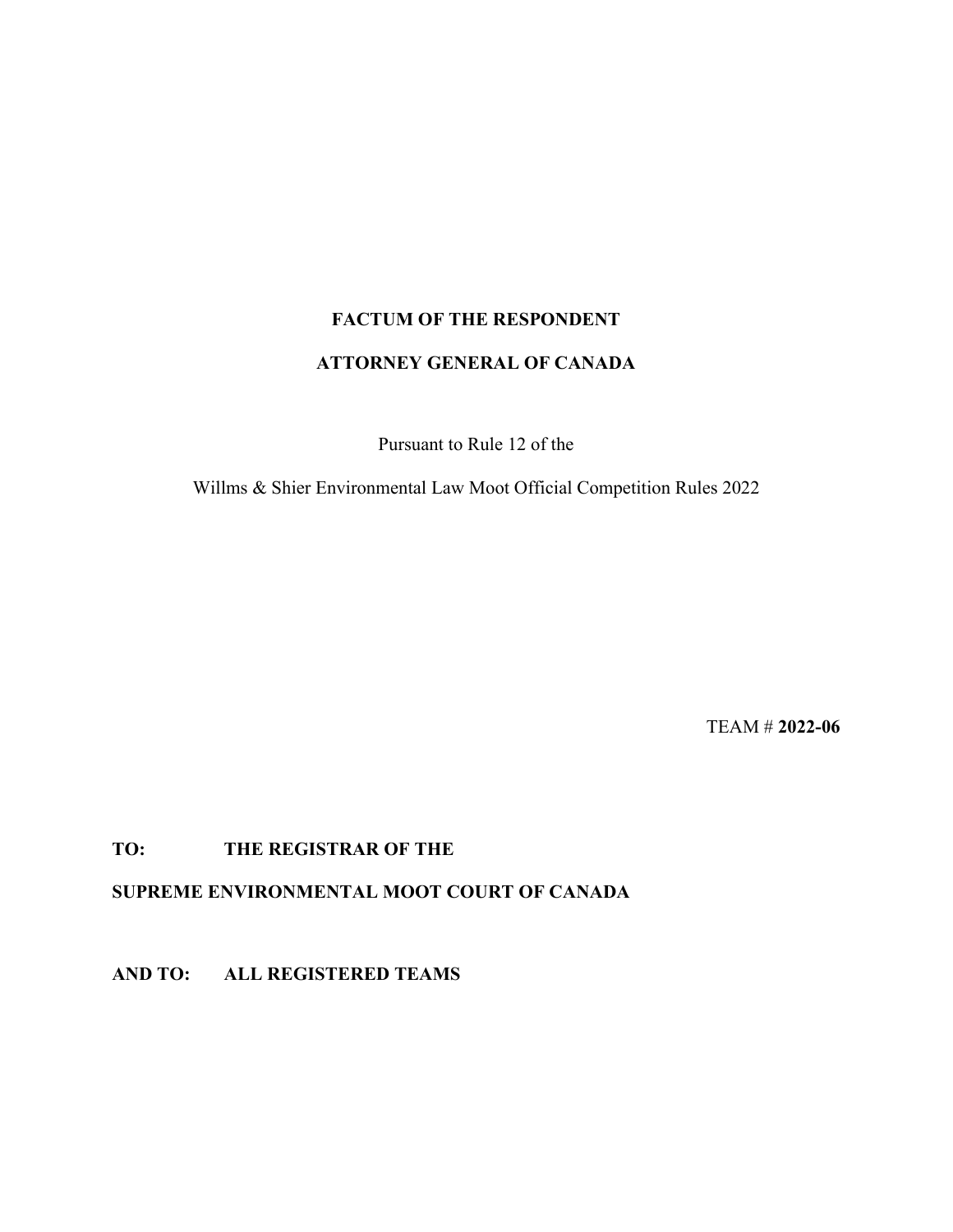# **TABLE OF CONTENTS**

# [PART I — OVERVIEW AND STATEMENT OF FACTS](#page-3-0)

| B. Respondent's Position with Respect to the Appellants' Statement of the Facts  1      |
|-----------------------------------------------------------------------------------------|
| PART II -THE RESPONDENT'S POSITION WITH RESPECT TO THE APPELLANTS'                      |
|                                                                                         |
|                                                                                         |
|                                                                                         |
| a. Characterization and Classification Were Distinct in the Majority's Analysis 4       |
| b. Characterization May Necessarily Include Legislative Means 5                         |
|                                                                                         |
| B. The GGPPA Satisfies the Test for Matters of National Concern as Clarified by the     |
|                                                                                         |
|                                                                                         |
| a.                                                                                      |
| The Matter is Qualitatively Different From Matters of Provincial Jurisdiction  10<br>b. |
| c. Provincial Inability Supports the Application of the National Concern Doctrine 12    |
| III. The GGPPA Protects Provincial Sovereignty and Autonomy 14                          |
| C. The Residual Nature of POGG is No Obstacle to the Act's Validity  15                 |
| D. The Fuel Charge Under Part 1 of the GGPPA Is Intra Vires Parliament as a Valid       |
| I. Part 1 of the GGPPA Constitutes a Regulatory Scheme that Satisfies the First Branch  |
| The Appellants Incorrectly Rely on a Narrow View of Regulatory Charge<br>а.             |
| b. The Appellants' Submissions Regarding Specificity Are Unfounded 20                   |
| The Appellants Fail to Acknowledge the Remainder of the Westbank Indicia 20<br>c.       |
| II. The Fuel Charge Under Part 1 of the <i>GGPPA</i> Satisfies the Second Branch of the |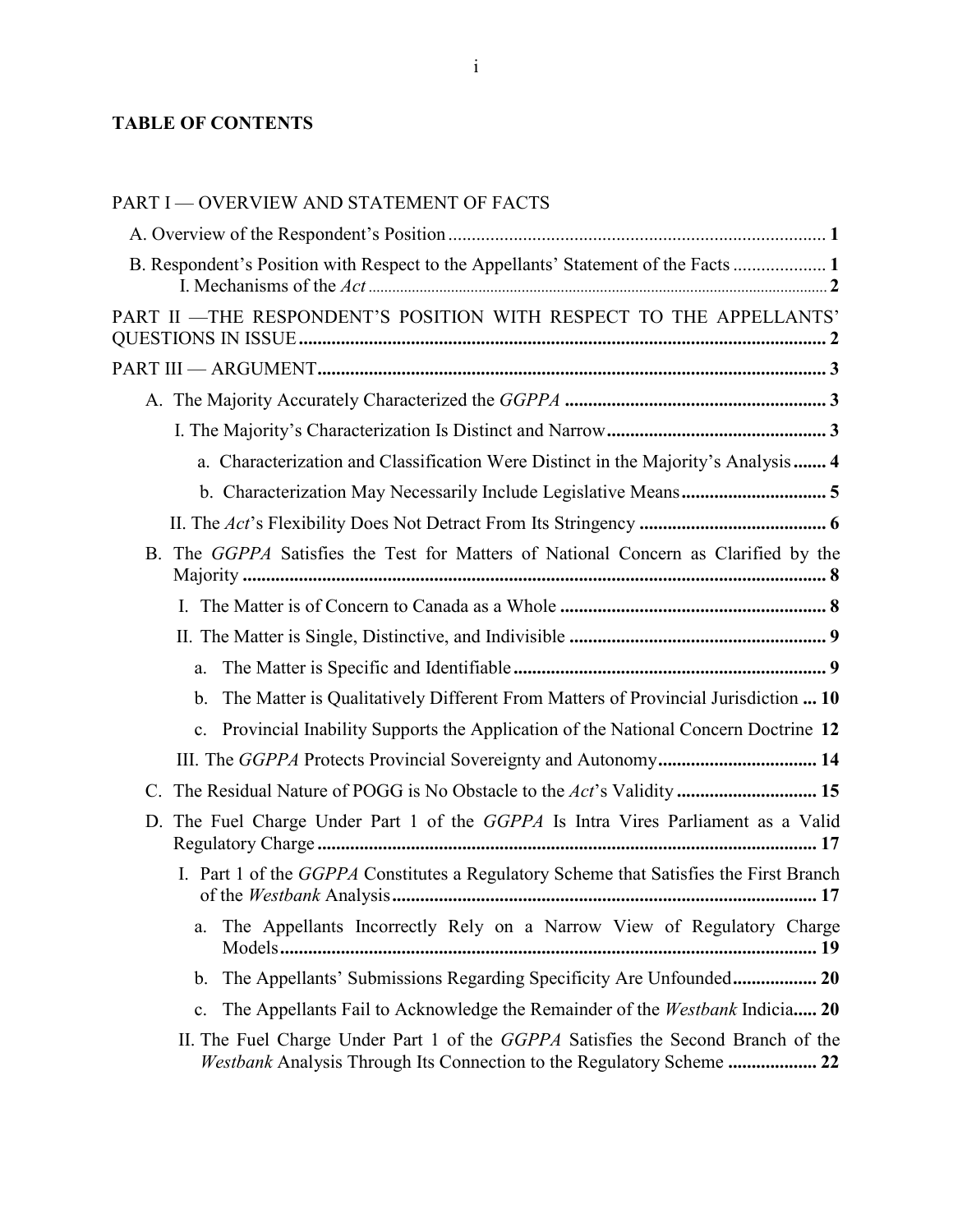<span id="page-3-0"></span>

| E. The Fuel Charge Under Part 1 of the GGPPA Does Not Raise Revenue for General |  |
|---------------------------------------------------------------------------------|--|
| F. The Appellants' Submissions Regarding Discretion and Judicial Review Are     |  |
|                                                                                 |  |
|                                                                                 |  |
|                                                                                 |  |
|                                                                                 |  |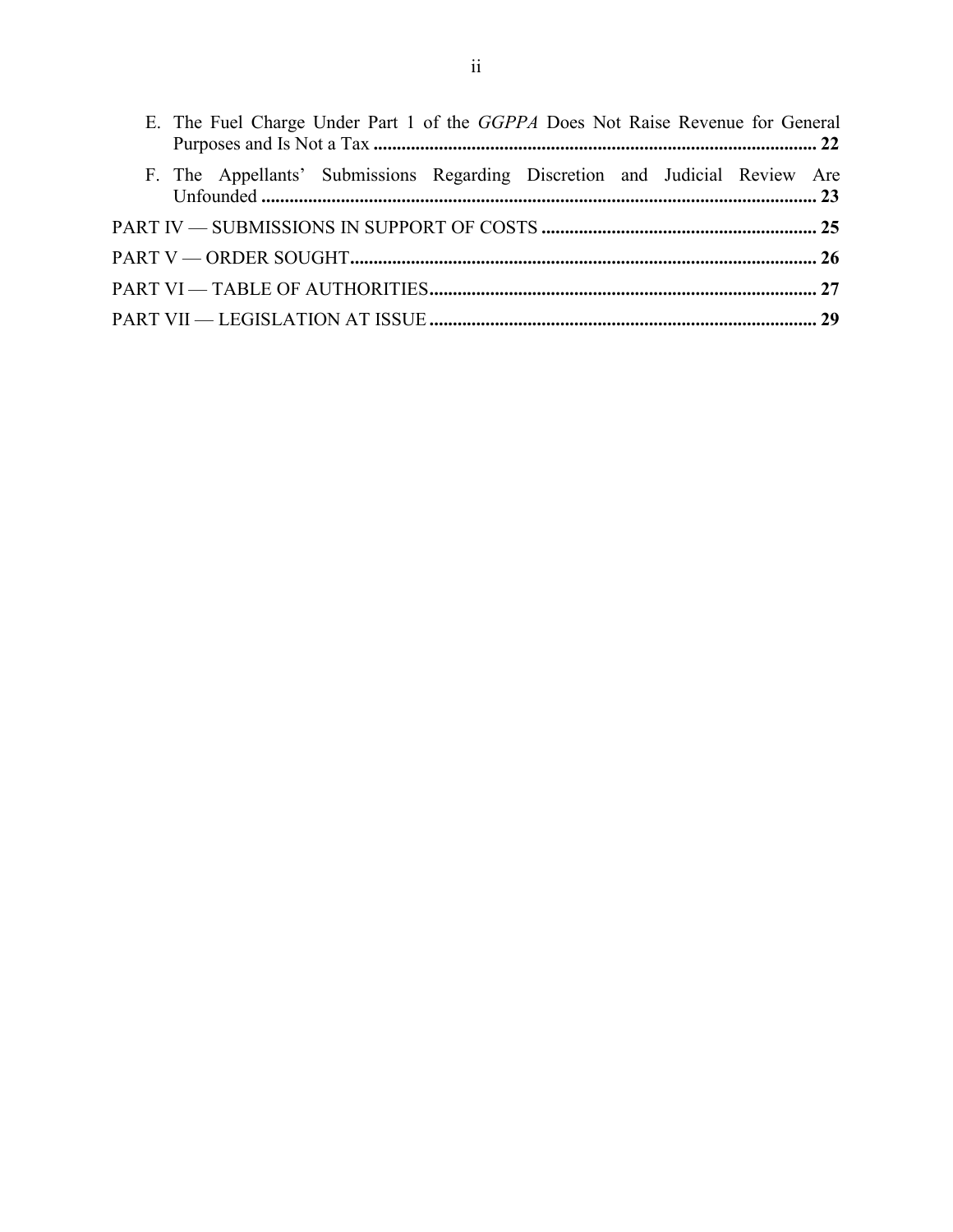#### **PART I — OVERVIEW AND STATEMENT OF FACTS**

#### <span id="page-4-0"></span>**A. Overview of the Respondent's Position**

[1] This reference provides this Honourable Court with an opportunity to acknowledge the dire threat that climate change poses, while reinforcing settled constitutional principles. Canada submits that the *GGPPA* is *intra vires* Parliament as a valid exercise of its power to "make laws for the peace, order, and good government of Canada" ("POGG") in relation to matters of national concern under s. 91 of the *Constitution*. A majority of the Supreme Court of Canada (SCC) (the "Majority") correctly stated and applied the test for matters of national concern. The Majority appropriately characterized the subject matter of the *GGPPA* as "establishing minimum national standards of [greenhouse gas, "GHG"] price stringency." The Majority then determined that this matter is one of national concern, a finding that respects the division of powers under ss. 91 and 92 of the *Constitution*.

*Greenhouse Gas Pollution Pricing Act*, SC 2018, c 12 (the "*GGPPA*" or the "*Act*"). *Constitution Act, 1867*, (UK) 30 & 31 Victoria, c 3 ss 91, 92 [the *Constitution*]. *Reference re Greenhouse Gas Pollution Pricing Act*, 2021 SCC 11 at para 57 [*Reasons*].

[2] Canada further submits that the fuel charges under Part 1 of the *Act* are valid regulatory charges, and are not taxes. Accordingly, Canada requests that this Court uphold the decision of the Majority.

## <span id="page-4-1"></span>**B. Respondent's Position with Respect to the Appellants' Statement of the Facts**

[3] Except where otherwise stated, Canada generally agrees with the statement of facts set out by the appellants Ontario, Saskatchewan and Alberta (the "Appellants"). Canada adds that interjurisdictional cooperation has been and remains integral to the *GGPPA*, as emphasized by the Majority. Canada offers the following additional facts and clarifications that are relevant to the issues before this court.

*Reasons*, *supra* para 1 at paras 15, 17, 20-22.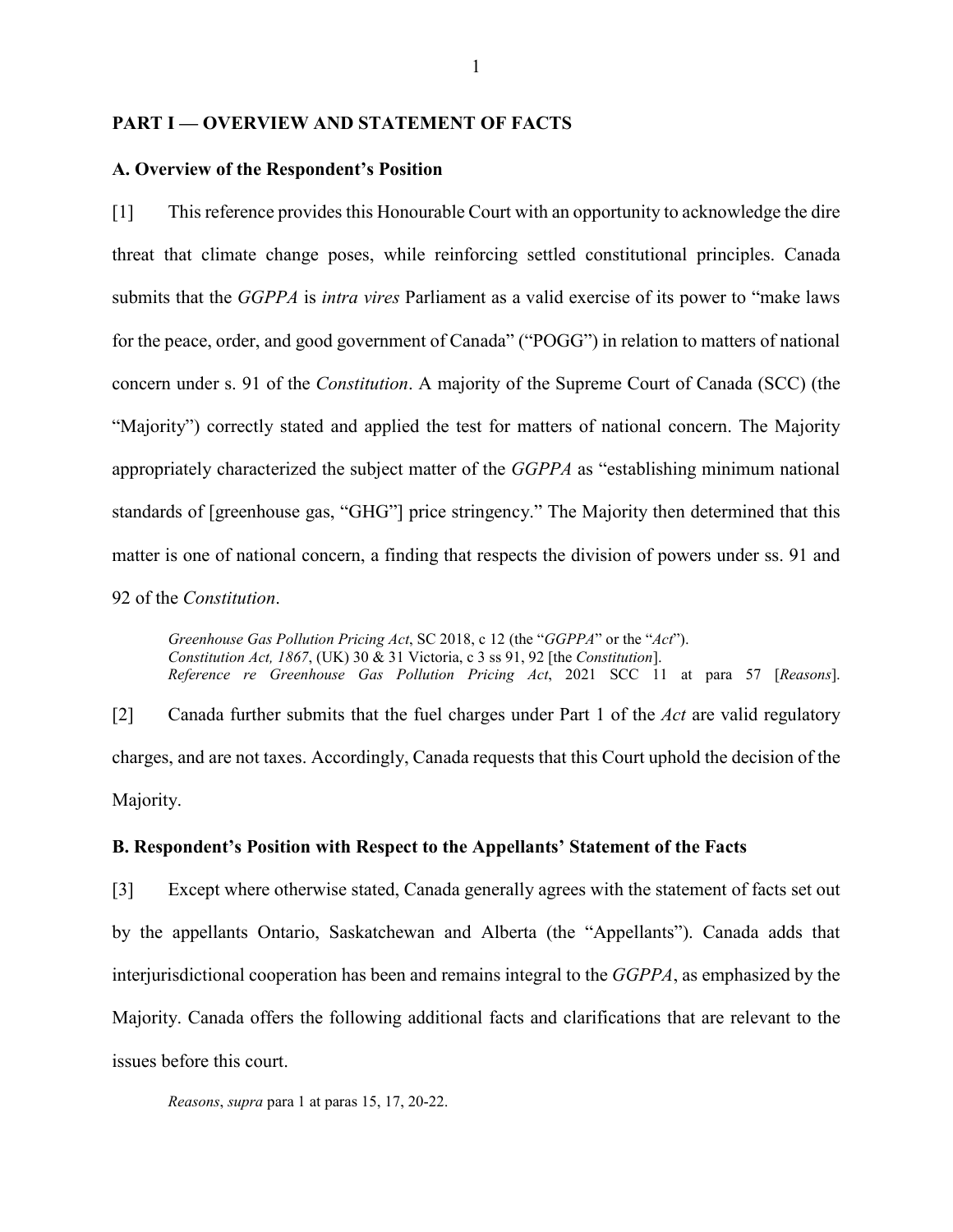#### **(I) Mechanisms of the** *Act*

<span id="page-5-0"></span>[4] The *GGPPA* establishes minimum national standards of GHG price stringency to reduce GHG emissions nationwide. The *Act*'s carbon pricing system is enabled by four Parts, four Schedules, and the ability of the Governor in Council ("GiC") to make regulations under the *Act* to further its purpose. Regulations made under Parts 1 and 2 of the *GGPPA* must be "[f]or the purpose of ensuring that the pricing of greenhouse gas emissions is applied broadly in Canada." Only Parts 1 and 2 of the *Act* and relevant Schedules are at issue in this appeal.

*GGPPA*, *supra* para 1 at ss 166(2), 189(1).

[5] The *GGPPA* does not apply automatically in all provinces and territories. Rather, it serves as a backstop that applies (in whole or part) to provinces and territories that do not meet minimum national standards of GHG price stringency. In this way, the *GGPPA* coordinates between jurisdictions, enabling provincial carbon pricing systems that reflect local circumstances while ensuring baseline pricing of GHG emissions throughout Canada.

# <span id="page-5-1"></span>**PART II — THE RESPONDENT'S POSITION WITH RESPECT TO THE APPELLANTS' QUESTIONS IN ISSUE**

- [6] Canada's positions regarding the questions at issue in this appeal are as follows:
	- 1. The *GGPPA* as a whole is *intra vires* Parliament as an exercise of Parliament's jurisdiction to legislate for POGG under s. 91 of the *Constitution Act, 1867* to address a matter of national concern.
	- 2. The fuel charge under Part 1 of the *Act* is *intra vires* Parliament as a valid regulatory charge, and is not a tax.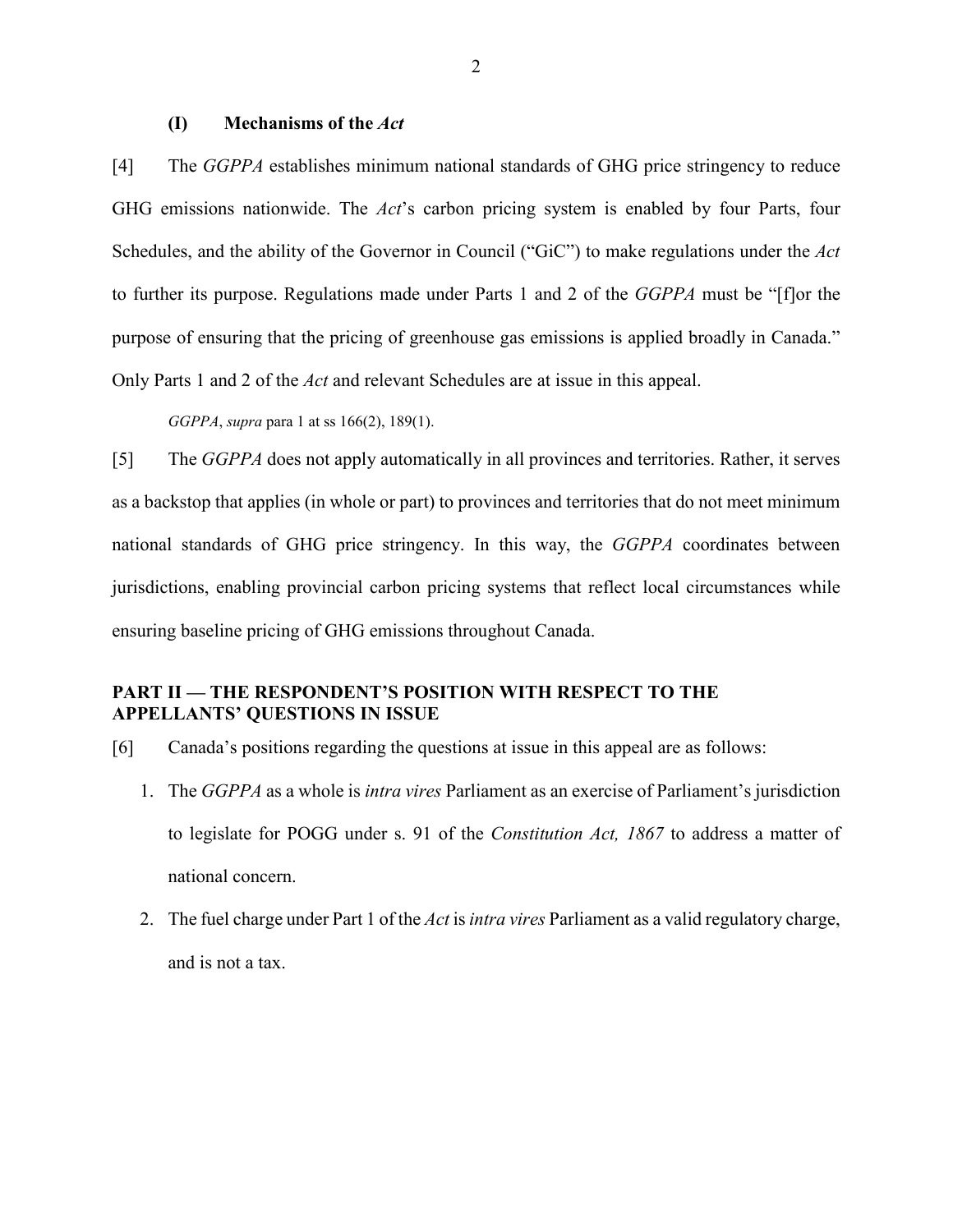#### <span id="page-6-0"></span>**PART III — ARGUMENT**

#### <span id="page-6-1"></span>**A.** *The Majority Accurately Characterized the* **GGPPA**

[7] Canada agrees that the constitutional validity analysis proceeds in two steps, namely, characterization of the impugned legislation's pith and substance, followed by classification of the law's subject matter under a federal or provincial head of power (*Morgentaler*). Canada also agrees that courts must apply the national concern test, articulated in *Crown Zellerbach*, to evaluate whether a matter falls within that branch of the federal POGG power. This was precisely the course followed by the Majority.

*R v Morgentaler*, [1993] 3 SCR 463 at 481, 1993 CanLII 74 (SCC) [*Morgentaler*]. *R v Crown Zellerbach Canada Ltd*, [1988] 1 SCR 401 [*Crown Zellerbach*].

#### <span id="page-6-2"></span>**I.** *The Majority's Characterization Is Distinct and Narrow*

[8] The Majority approach to characterization is thoroughly reasoned and methodologically correct. Reviewing the *Act*, the Majority concludes that its subject matter is best characterized as "establishing minimum national standards of GHG price stringency." This is a clear, concise, and accurate statement of the law's dominant purpose and its effects. Canada agrees that characterization should not be determined with reference to particular heads of legislative competence (*Chatterjee*). However, it is the Appellants who seek to "[dictate] the outcome of classification" at the characterization stage (Appellants' Factum). Their proposed characterization broadens and distorts the *Act*'s purpose and effects to prop up an untenable jurisdictional conclusion.

*Reference re Greenhouse Gas Pollution Pricing Act*, 2021 SCC 11 at para 57 [*Reasons*]. *Chatterjee v Ontario* (Attorney General), 2009 SCC 19 at para 16 [*Chatterjee*]. Appellants' Factum at para 15.

[9] The text of the *GGPPA* and its regulations support the Majority's characterization. For example, under s. 166(3), "the stringency of provincial pricing mechanisms for [GHG] emissions" is *the primary factor* to be considered by the GiC in exercising its regulatory discretion. So too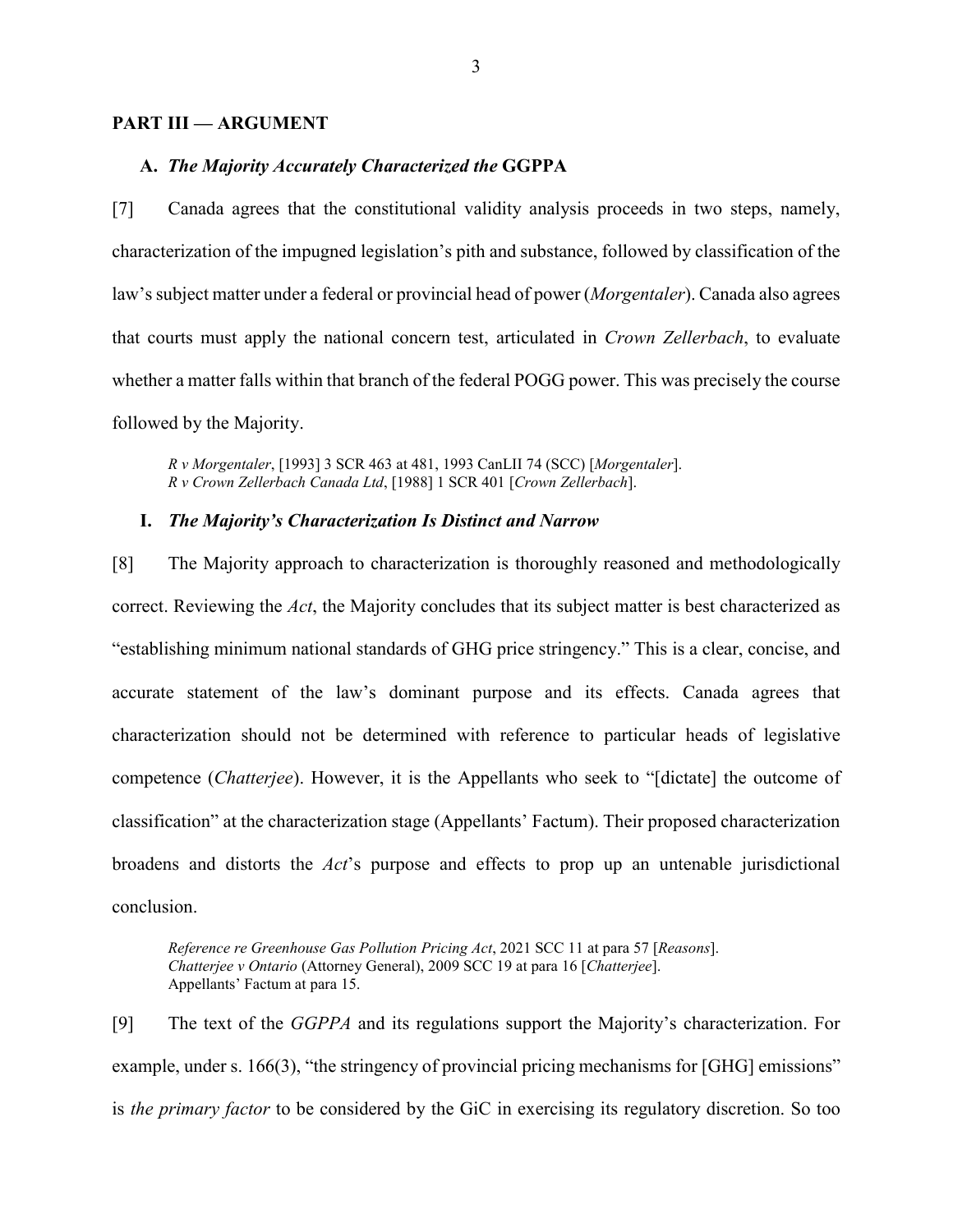under s. 189(2), when determining whether Part 2 of the *Act* applies to a given province. Thus, the *Act* is respectful of provincial jurisdiction, with its baseline standards of carbon price stringency operating as a backstop.

*GGPPA*, *supra* para 1 at ss 166(3), 189(2).

#### <span id="page-7-0"></span>**a.** *Characterization and Classification Were Distinct in the Majority's Analysis*

[10] Contrary to the Appellants' assertion, the characterization analysis of the Majority did not prejudge the jurisdictional question. Rather, after a probing analysis of the *Act*'s purpose and effects, the Majority correctly concluded that the pith and substance of the GGPPA is the enactment of minimum national standards of GHG price stringency. This characterization makes no reference to any heads of power (the danger identified in *Chatterjee*). In reality, the Majority reasons canvass intrinsic and (with due caution) extrinsic evidence. The analysis then turns to the *Act*'s legal and practical effects, noting the dearth of accepted evidence relating to the latter. This is the path outlined in *Morgentaler*. The Majority necessarily includes reference to legislative means, because failure to do so would prevent characterization "in terms that are as precise as the law will allow" (*GNDA Reference*).

*Reasons*, *supra* para 1 at paras 58-79. *Chatterjee*, *supra* para 8 at para 16. *Morgentaler*, *supra* para 7 at 481. *Reference Re Genetic Non-Discrimination Act*, 2020 SCC 17 at para 32 [*GNDA Reference*].

[11] The Appellants incorrectly assert that including the word "national" in a law's pith and substance amounts to a prejudgment or reviewable error. *Schneider*, and its interpretation by the Majority in this case, provides a complete answer to this argument. In *Schneider*, Dickson J (as he then was) acknowledged provincial jurisdiction over treatment of narcotics addiction notwithstanding parallel federal jurisdiction over "narcotics control" as a matter of national concern. Citing *Schneider*, the Majority reasons note that "where one province's failure to deal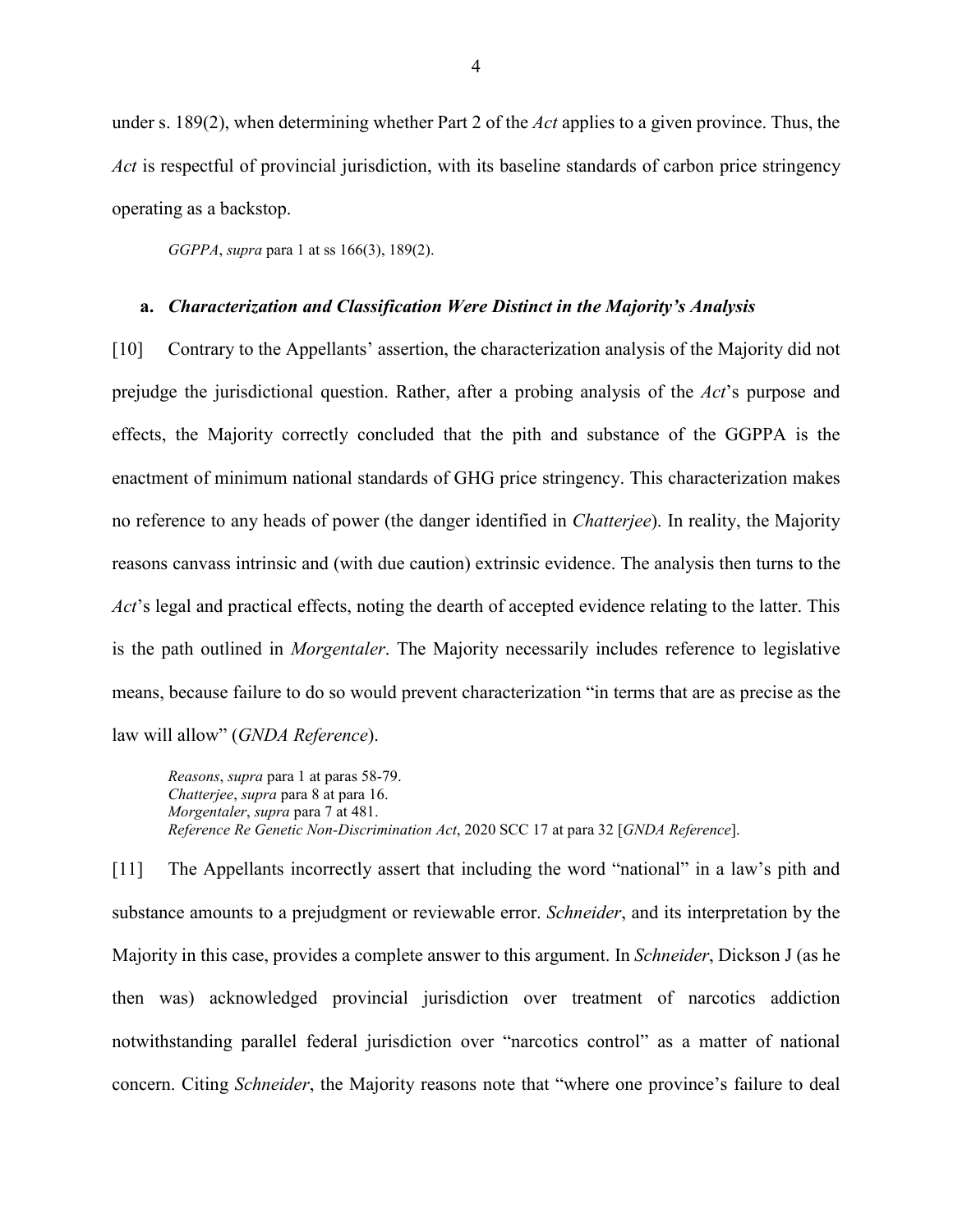with [a matter, e.g.] health care 'will not endanger the interests of another province', the national concern doctrine cannot apply." The Appellants make vague reference to Parliament seeking "to legislate a 'backstop' concerning virtually anything." However, the fact that they cannot identify any examples of such hypothetical abuse belies their concerns about the alleged erosion of the national concern test or an opening of any floodgates.

*Schneider v The Queen*, [1982] 2 SCR 112 at 131. *Reasons*, *supra* para 1 at para 209. Appellants' Factum at para 17.

[12] The Appellants also incorrectly state that "only federally enacted standards can be ... 'minimum….'" This is based on a misapprehension of the operation of federal paramountcy. Indeed, in *Rothmans*, Saskatchewan successfully argued that it could set more stringent limits on tobacco advertising than the federal *Tobacco Act*. Major J notes that "imput[ing] to Parliament … an intention to 'occup[y] the field' in the absence of very clear statutory language to that effect would be to stray from the path of judicial restraint in questions of paramountcy." There is no principled reason why the pith and substance of a provincial law could not be characterized as enacting minimum standards. In fact, such characterization may be vital to facilitating classification of that law's subject matter under a provincial head of power.

Appellants' Factum at para 15. *Rothmans, Benson & Hedges Inc v Saskatchewan* [2005] 1 SCR 188 at paras 21, 23 [*Rothmans*]. *Tobacco and Vaping Products Act*, SC 1997, c 13.

#### <span id="page-8-0"></span>**b.** *Characterization May Necessarily Include Legislative Means*

[13] The precedents cited by the Appellants support the conclusion that legislative means may be a vital component of the characterization analysis. Binnie J states this point succinctly in *Chatterjee*: in determining the subject matter of an impugned law, courts must determine not only "the essence of what the law does", but also "*how does it do it?*" Similarly, the Appellants acknowledge *Ward* as an obvious example of the inclusion of legislative means at the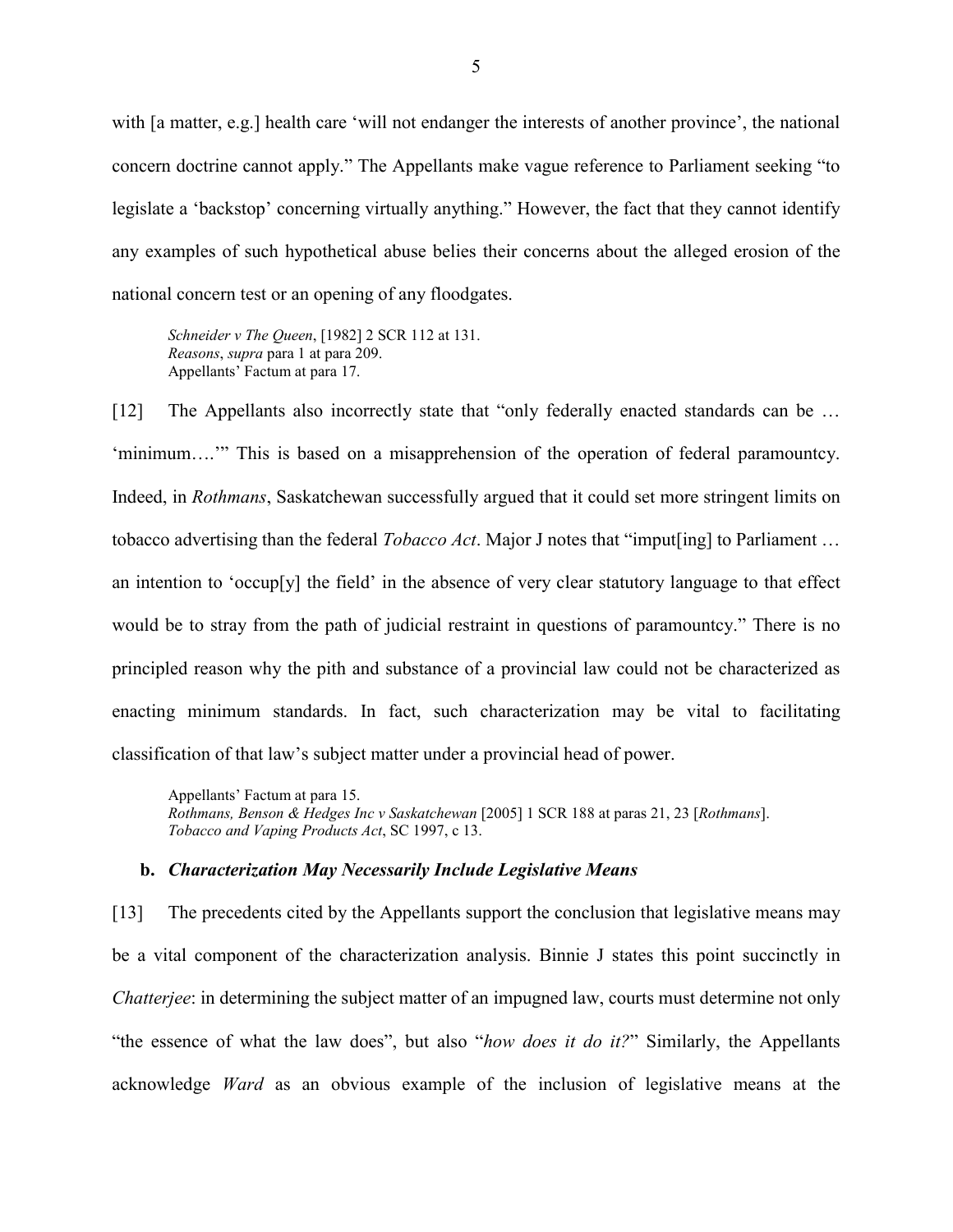characterization stage. Removing legislative means from the analytical framework would transform the characterization analysis into an abstract, facile, and unworkable exercise.

*Chatterjee*, *supra* para 8 at para 16 [emphasis added]. *Ward v Canada (Attorney General)*, 2002 SCC 17 at para 17 [*Ward*].

[14] If anything, including legislative means at the characterization stage ensures that federal legislation is restricted to identified mechanisms, *limiting* potential jurisdictional overreach. Would the Appellants prefer an approach to characterization that would grant jurisdiction to achieve identified legislative ends by any and all means? This is precisely the sort of approach that would "erode provincial spheres of influence piece-by-piece" (Appellants' Factum). The SCC cautions as much, noting that "vague characterizations of the pith and substance of provisions … could lead … to an erosion of the scope of provincial powers as a result of the federal paramountcy doctrine" (*Re AHRA*). The Appellants implicitly reject this approach, as their preferred characterization specifically refers to "a specific type of legislative mechanism": "*application of GHG pricing mechanisms*…." This contradiction suggests that the Appellants are engaging in the sort of reverse-engineering of which they accuse the Majority.

*Reference re Assisted Human Reproduction Act*, 2010 SCC 61 at para 190 [*Re AHRA*]. Appellants' Factum at paras 15, 24.

# <span id="page-9-0"></span>*II. The Act's Flexibility Does Not Detract From Its Stringency*

[15] The fact that a statute operates flexibly does not mean that its standards are not stringent, "minimum", or "national." The *GGPPA* provides the GiC necessary discretion to execute the policy objectives of Parliament as expressed in the *Act*. Enabling legislation may set "minimum" standards while facilitating responsiveness to the unique needs of various regions and industries. The *GGPPA* does exactly this. It allows for thoughtful, flexible application of GHG pricing within the framework of the Output-Based Pricing System, *itself* a regime of minimum national standards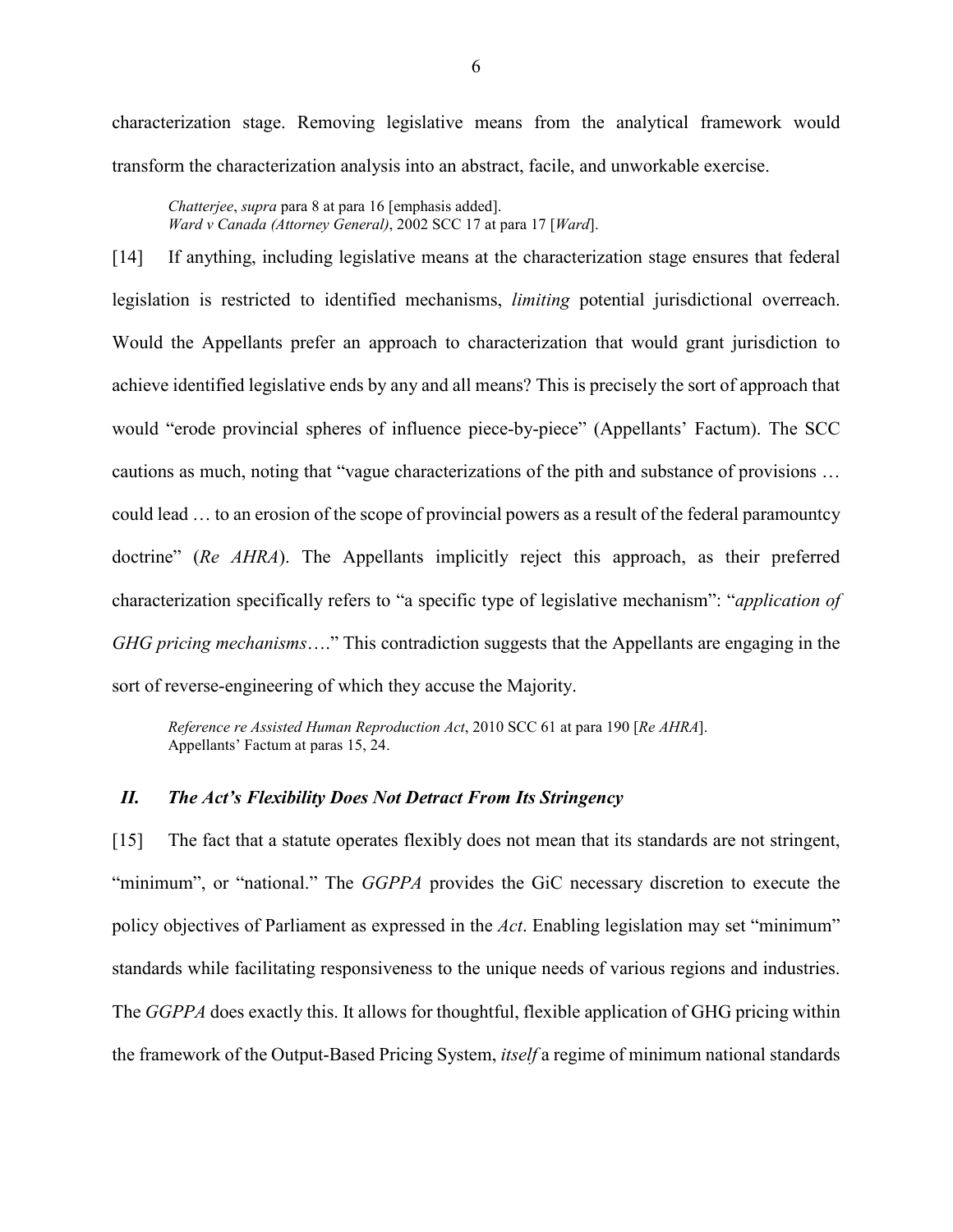of stringency. In this way, Parts 1 and 2 of the *Act* employ the same means: enacting minimum national standards of GHG price stringency.

*Reasons*, *supra* para 1 at para 81. *GGPPA*, *supra* para 1 at s 189(1).

[16] The Appellants' argument rests on a mischaracterization of the phrase "minimum national standards" as employed by the Majority. Because the *GGPPA* does not impose what the Majority calls "a blunt unified national system" (that is, a single, inflexible carbon price baked into the *Act*'s crust), the Appellants say that it does not set minimum standards. However, this overlooks the backstop nature of the legislation (*Reasons*). Nothing in the plain meanings of the words "minimum" or "national" requires that all standards be *identical*. As the Majority states, the *Act* operates by the "imposition of the minimum national standards of *stringency*". This unifies Parts 1 and 2 of the *Act*.

*Reasons*, *supra* para 1 at para 81 [emphasis added].

[17] In the apt words of the Appellants, the *Act* "ensur[es] that pricing mechanisms apply in all provinces at all times…." This is what is meant by "minimum national standards" of GHG price stringency. They are "minimum" and "national" in the sense that no province can decline to impose a price on GHGs. They are also "stringen[t]": all sectors and actors will know their rights and liabilities by reference to the *Act* and its subordinate legislation (which, as Brown J notes in his dissenting opinion, "can—and, here, *should*—be scrutinized to ascertain the true intent of the legislature"). Creating such a floor was a legitimate policy choice of Parliament.

Appellants' Factum at para 27. *Morgentaler*, *supra* para 7 at 482. *Reasons*, *supra* para 1 at para 337.

[18] The Majority properly included "stringency" in their characterization. As the Appellants note, "policy desirability has no bearing on classification analysis." However, much of their argument invites the Court to opine on the *efficacy* and the *desirability* of federal policy. The *Act*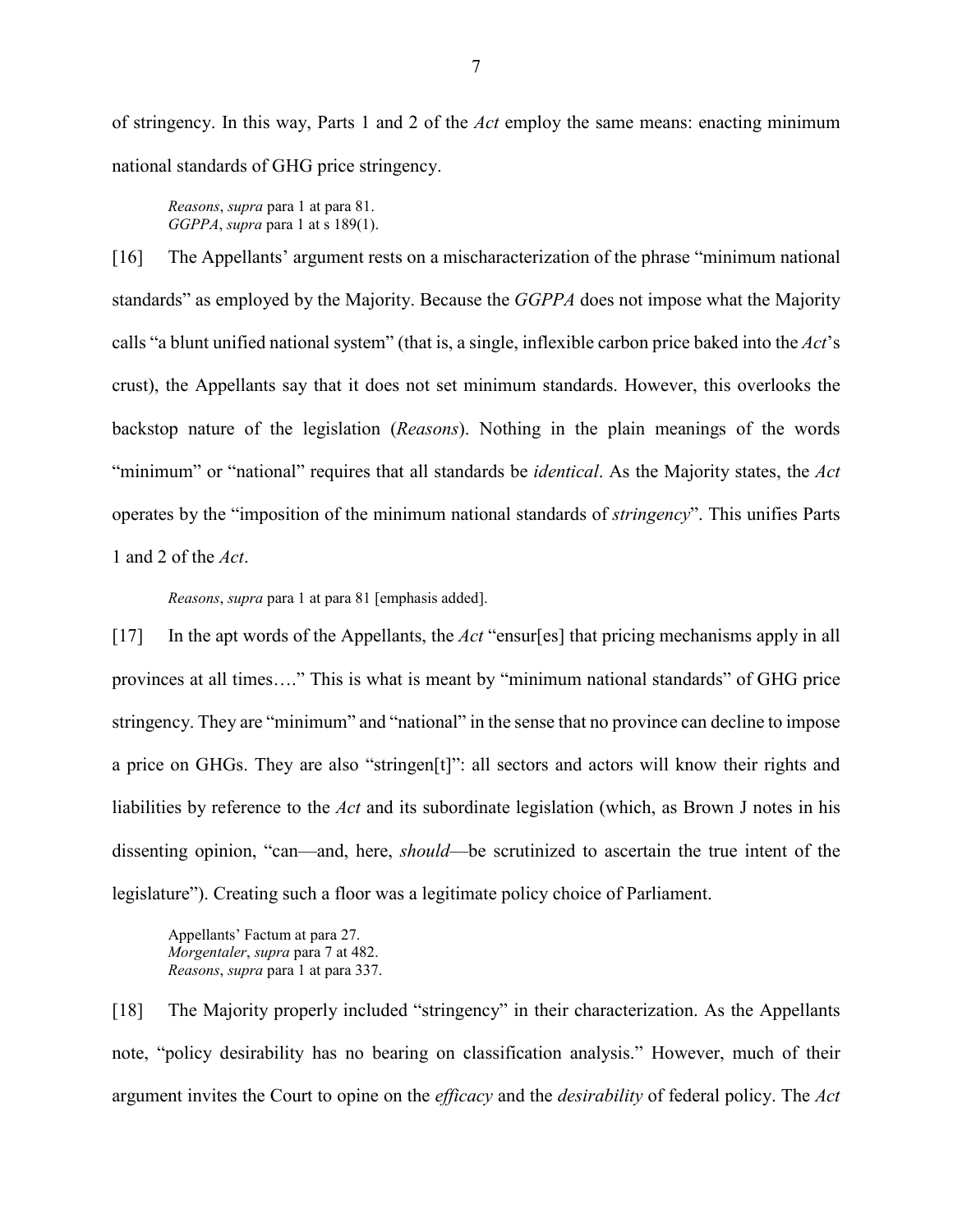empowers the Executive to execute Parliament's purposes by Parliament's chosen means. This does not alter its essential character (i.e. its backstop role) or its legal and practical effects ("ensuring that [minimally acceptable] pricing mechanisms apply [nationally] at all times [i.e. in a stringent manner]…" [Appellants' Factum]). The mere fact of flexibility may go to the *Act*'s efficacy, but this has no bearing on its validity (*Firearms Reference*).

Appellants' Factum at paras 27, 34. *Reference re Firearms Act (Canada)*, 2000 SCC 31 at paras 12, 18, 57 [*Firearms Reference*].

# <span id="page-11-0"></span>**B.** *The* **GGPPA** *Satisfies the Test for Matters of National Concern as Clarified by the Majority*

[19] While "the test for finding that a matter is of national concern is an exacting one" (*Reasons*), the *GGPPA* satisfies its requirements. Canada agrees that *Crown Zellerbach* is the leading precedent for identifying matters of national concern. Its robust application by the Majority yields a result that is analytically sound and legally correct.

*Reasons*, *supra* para 1 at para 208. *Crown Zellerbach*, *supra* para 7.

[20] The Majority's application of *Crown Zellerbach* represents at most an incremental development of the law. At no point did the majority "reformulat<sup>[e]"</sup> the test as the Appellants assert. Rather, their reasons—backed by thoughtful engagement with precedent—clarify and give meaning to what could otherwise be an unwieldy theoretical framework.

Appellants' Factum at para 37.

#### <span id="page-11-1"></span>**I.** *The Matter is of Concern to Canada as a Whole*

[21] At the threshold stage, the Majority inquired into whether "the matter is of sufficient concern to Canada as a whole", noting that mere "importan[ce]" of a legislative field is insufficient to discharge this burden.

*Reasons*, *supra* para 1 at paras 142, 144.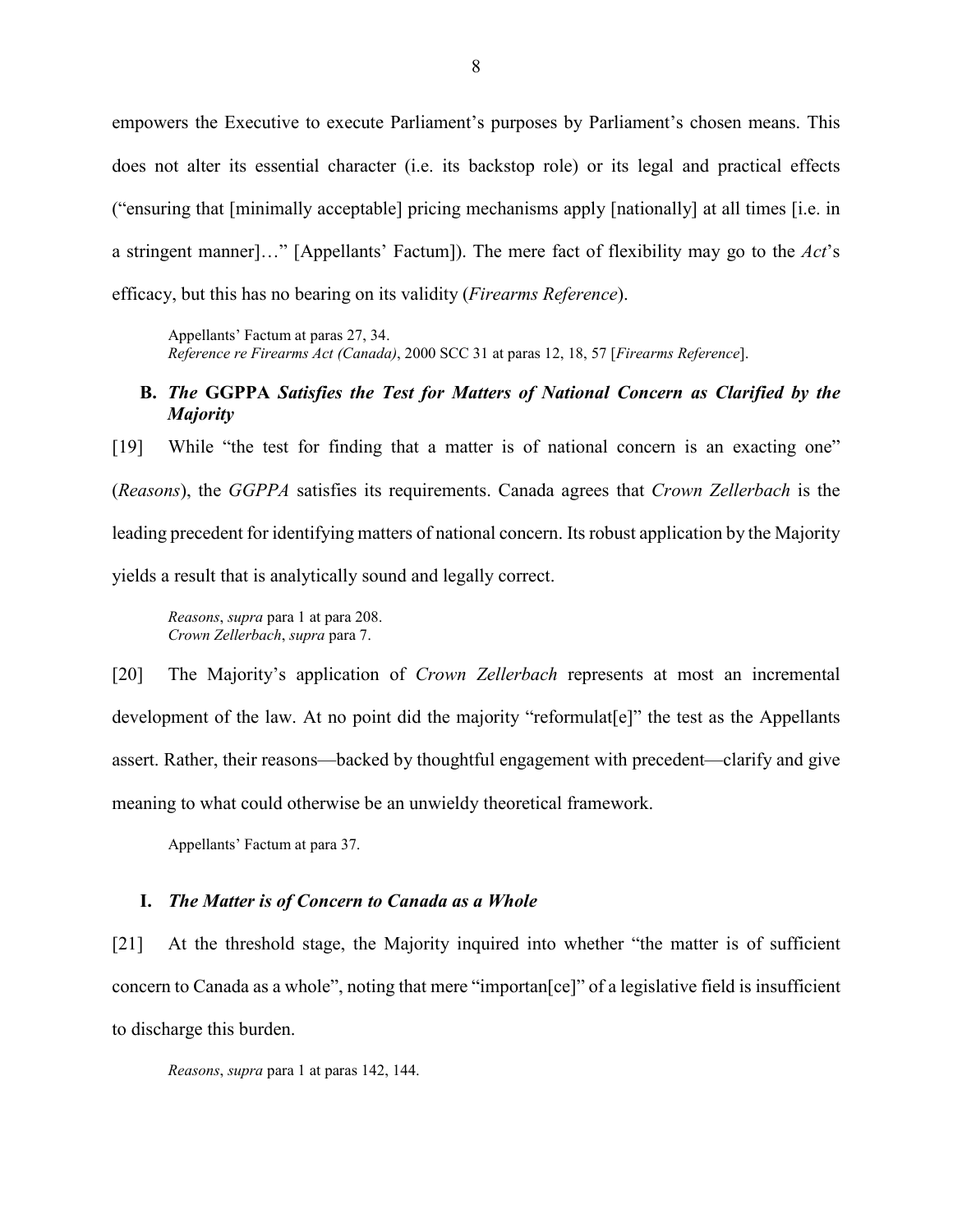[22] The Appellants concede that even their overbroad formulation of the *Act*'s pith and substance is a matter of concern to Canada as a whole. Canada would add that the enactment of minimum national standards of GHG price stringency is not only of national concern, but is of particular concern to those provinces and territories whose sovereign autonomy is threatened by climate change.

[23] Having crossed the threshold, the analysis turns to "singleness, distinctiveness and indivisibility."

#### <span id="page-12-0"></span>**II.** *The Matter is Single, Distinctive, and Indivisible*

[24] Far from "reformulat [ing]" the test, the Majority structures the "singleness, distinctiveness, and indivisibility" analysis by reference to two principles arising from the jurisprudence. This elaboration introduces necessary doctrinal coherence. Citing *Crown Zellerbach*, the Majority identifies "[qualitative] differen[ce of a specific and identifiable subject matter] from matters of provincial concern" and "provincial inability to deal with the matter" as elements of singleness, distinctiveness and indivisibility.

*Reasons*, *supra* para 1 at para 146.

#### <span id="page-12-1"></span>**A.** *The Matter is Specific and Identifiable*

[25] The first principle identified by the Majority is that "federal jurisdiction may only be recognized over a specific and identifiable matter that is qualitatively different from matters of provincial concern." This is established by reference to (*inter alia*) the *Anti-Inflation Reference*, *Crown Zellerbach*, and *Hydro-Québec*.

*Reasons*, *supra* para 1 at para 147-151. *Reference Re: Anti-Inflation Act*, [1976] 2 SCR 373 at 458 [*Anti-Inflation Reference*]. *Crown Zellerbach*, *supra* para 7 at para 37. *R v Hydro-Québec* [1997] 3 SCR 213 at paras 68, 74, 76 [*Hydro-Québec*].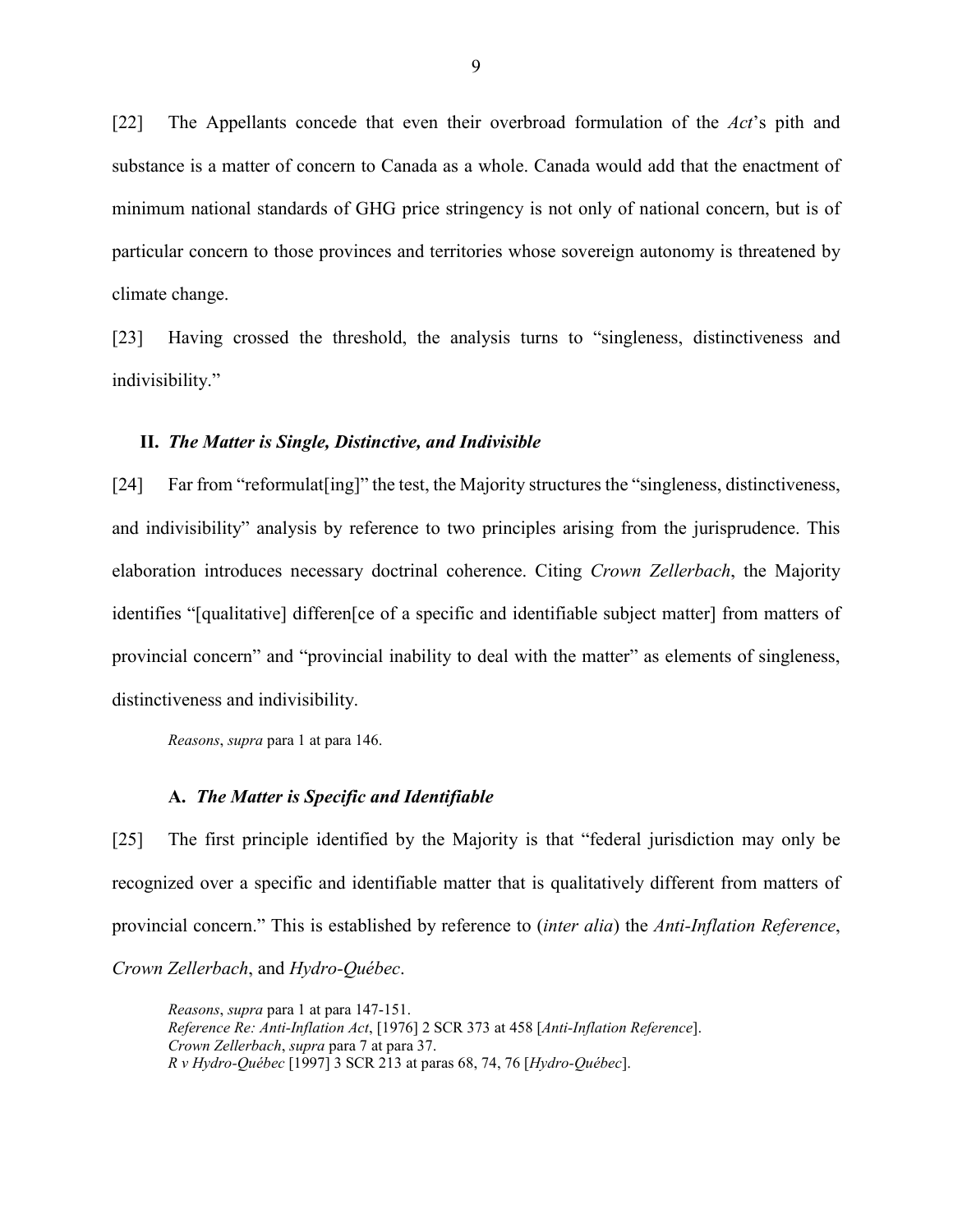[26] Here, as in past cases, there are "ascertainable and reasonable limits" on federal jurisdiction (*Reasons*). Thus, the Majority correctly determined that the subject of the *GGPPA* is a "specific and identifiable matter…." Case law clarifies what is meant by "lacking in specificity." The matter in the *Anti-Inflation Reference*, for example, was so broad that it would have given Parliament jurisdiction to enact virtually all manner of economic legislation notwithstanding its intraprovincial character and effects. Furthermore, in *Hydro-Québec,* La Forest J (for the majority) made the following observation: "a discrete area of environmental legislative power can fall within [the national concern] doctrine, provided it meets the criteria [identified in *Re: Anti-Inflation* and *Crown Zellerbach*]." Here, the national implementation of backstop carbon pricing is "a discrete area of environmental legislative power." It concerns a single substance that causes harm of a demonstrably interprovincial and international nature, and a discrete mechanism of legislative action. It is "a specific and identifiable matter."

*Reasons*, *supra* para 1 at para 146. *Anti-Inflation Reference*, *supra* para 25. *Hydro-Québec*, *supra* para 25 at para 115.

#### **B.** *The Matter is Qualitatively Different From Matters of Provincial Jurisdiction*

<span id="page-13-0"></span>[27] The Majority also properly found that the *GGPPA* is "qualitatively different from matters of provincial concern." As the Majority correctly observes, "the instant case involves the distinctly federal role of setting national targets and stepping in to make up for an absence of provincial legislation or to supplement insufficient provincial legislation." No province or territory can do this. But the *Act* is not a blunt instrument: it cannot override well-crafted provincial carbon pricing regimes. Rather, its backstop role applies only to those provinces whose carbon pricing systems are nonexistent or insufficient to protect the rights of other provinces. The backstop nature of the legislation, disregarded by the Appellants, is an essential feature of the *Act*'s character, and qualitatively distinguishes the *Act* from provincial GHG pricing mechanisms.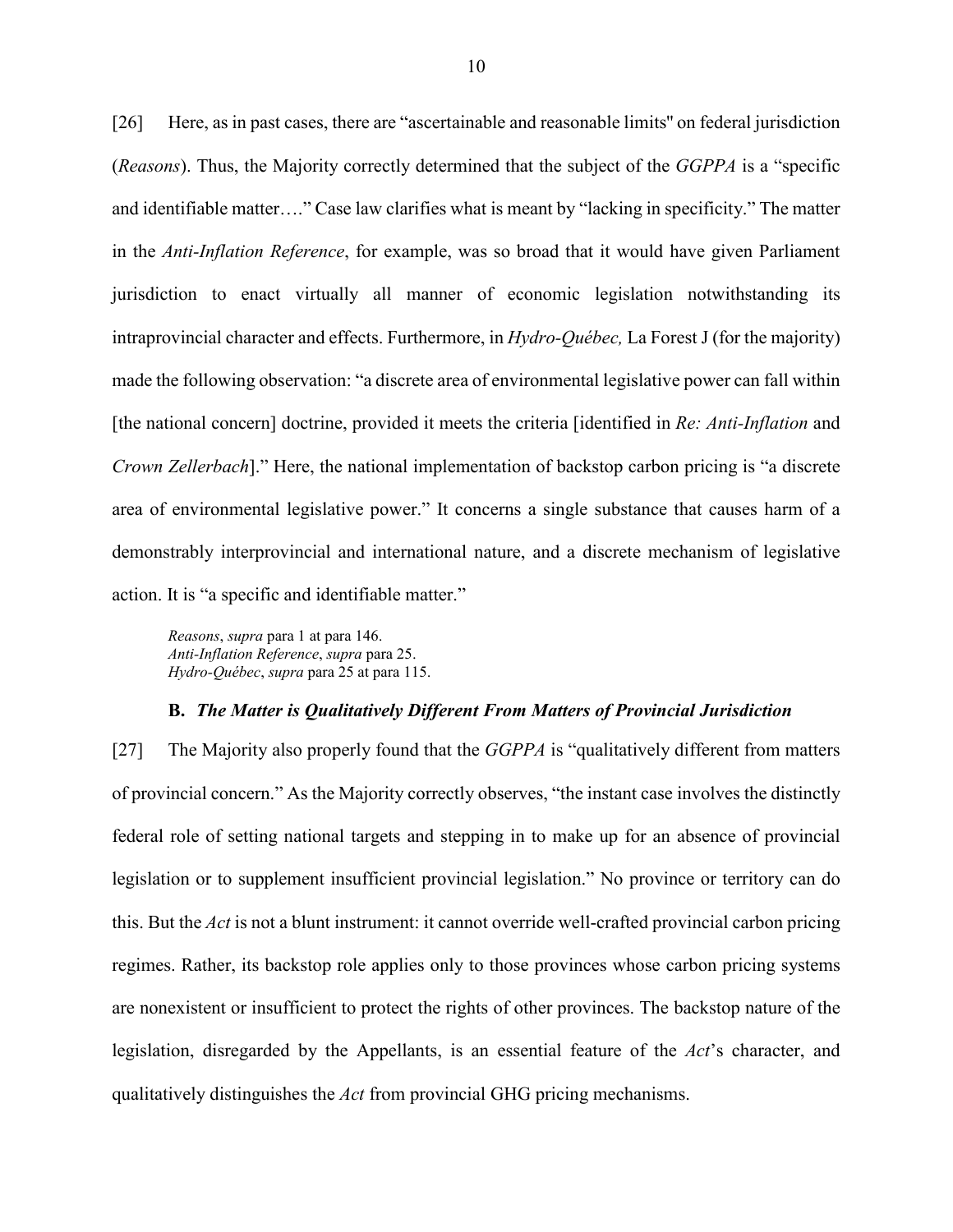*Reasons*, *supra* para 1 at para 180.

[28] Contrary to the Appellants' suggestion, the Majority's reference to general trade and commerce jurisprudence (namely *General Motors*) is limited and legitimate. The distinction between "a legislative scheme not working unless it is national in scope" and "the nature of the problem [requiring] national action" (*Reasons*) is semantic at best and artificial at worst. Enforcing such a distinction places courts in the position of assessing whether public policy decisions are "essential" or merely "desirable." Courts should not contradict accepted evidence with bare assertions that Parliament is passing legislation that is unnecessary to address an identified problem. This is a perversion of the validity analysis, which all parties agree *does not* inquire into the wisdom of an impugned law.

*Reasons*, *supra* para 1 at paras 385, 422 [emphasis omitted]. *General Motors of Canada Ltd v City National Leasing* [1989], 1 SCR 641 [*General Motors*].

[29] The Appellants also incorrectly assert that the subject matter of the *GGPPA* is "a divisible aggregate of matters falling under provincial jurisdiction" (Appellants' Factum). As the Majority notes, "interrelatedness" is not a necessary condition for establishing indivisibility. The fact that GHGs come from multiple sources does not mean they are not single, distinctive, and indivisible they are certainly more distinct than marine pollution *simpliciter*, upheld as a matter of national concern in *Crown Zellerbach*. Moreover, limiting federal jurisdiction over GHGs to the application of backstop pricing mechanisms further constrains and distinguishes the exercise of federal power. In these ways, the *GGPPA* operates in a manner that is fundamentally different from provincial carbon pricing regimes.

Appellants' Factum at para 44. *Reasons*, *supra* para 1 at para 159. *Crown Zellerbach*, *supra* para 7.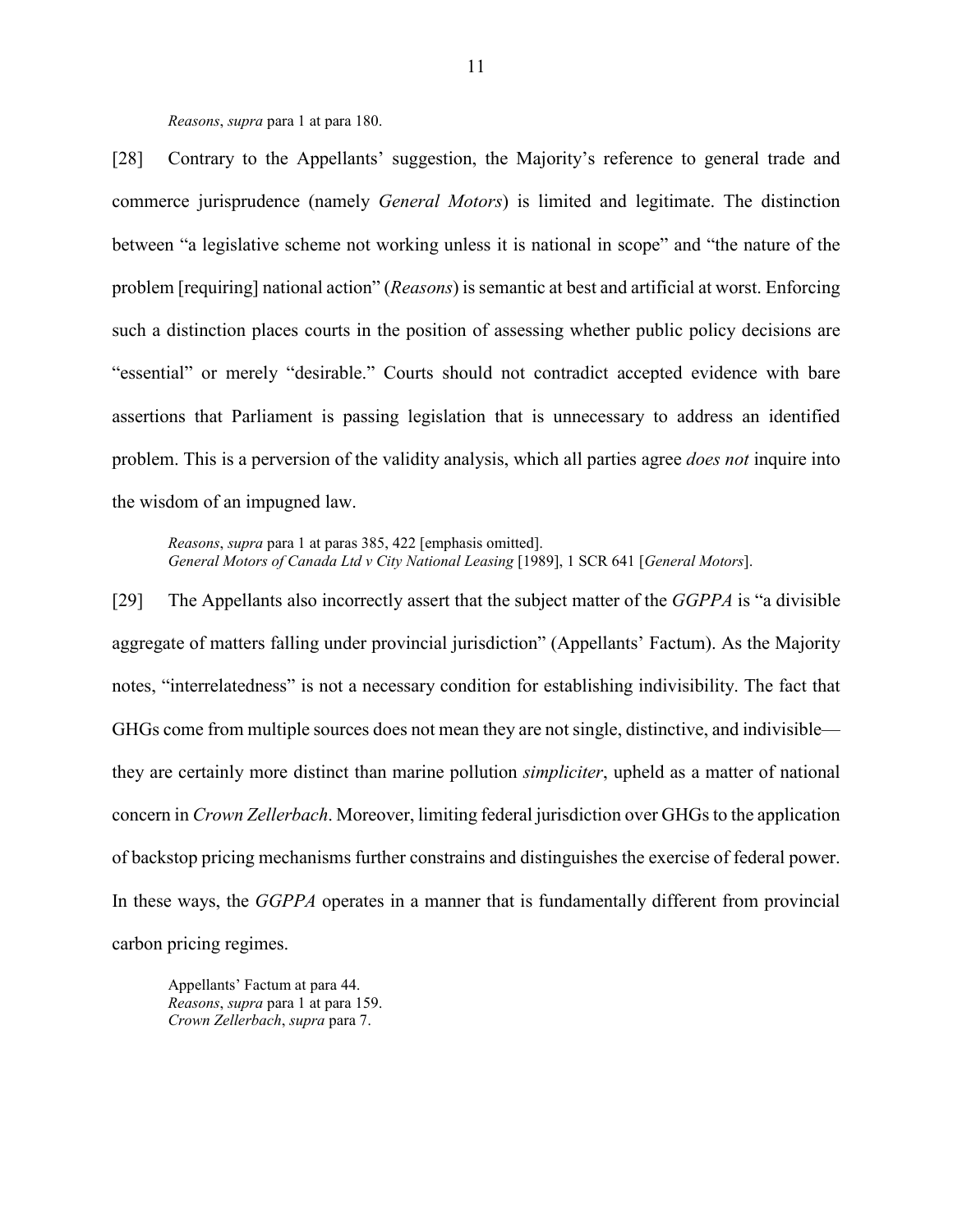[30] Attempts to apply the dissent in *Crown Zellerbach* to the instant case are also misplaced. The comments of La Forest J must be placed in their appropriate jurisprudential context, and in this regard, *Oldman River* is instructive. In distinguishing *Crown Zellerbach*, the majority opinion of La Forest J states:

The majority [in *Crown Zellerbach*] simply decided that marine pollution was a matter of national concern because it was predominately extra-provincial and international in character and implications, and possessed sufficiently distinct and separate characteristics as to make it subject to Parliament's residual power.

The same can be said of GHG emissions, and the enactment of minimum national standards of price stringency to reduce those emissions. In the instant case, as in *Crown Zellerbach*, the Majority did not carve out "the environment" as an exclusive sphere of federal authority, nor did Canada ask it to.

*Friends of the Oldman River Society v Canada (Minister of Transport)* [1992] 1 SCR 3 at 64 [*Oldman River*]. *Crown Zellerbach*, *supra* para 7.

#### **C.** *Provincial Inability Supports the Application of the National Concern Doctrine*

<span id="page-15-0"></span>[31] The second proposition identified by the Majority is that "federal jurisdiction should be found to exist only where the evidence establishes provincial inability to deal with the matter", a necessary condition of "singleness, distinctiveness and indivisibility." The Majority cites (*inter alia*) the *Local Prohibition Case*, *Schneider*, *Crown Zellerbach*, and *Ontario Hydro* for the proposition that "grave extraprovincial consequences" are required to establish provincial inability. Thus, the Majority applies settled precedent to elucidate established principles.

*Reasons*, *supra* para 1 at paras 152-153. *Ontario (AG) v Canada (AG)*, [1896] UKPC 20, [1896] AC 348 at 362 [*Local Prohibition Case*]. *Schneider*, *supra* para 11 at 131. *Crown Zellerbach*, *supra* para 25 at paras 31, 34. *Ontario Hydro v Ontario (Labour Relations Board)*, [1993] 2 SCR 327 at 379 [*Ontario Hydro*].

[32] The existence of provincial inability supports a finding of singleness, distinctiveness, and indivisibility in this case. Owing to the threat of carbon leakage (a threat acknowledged by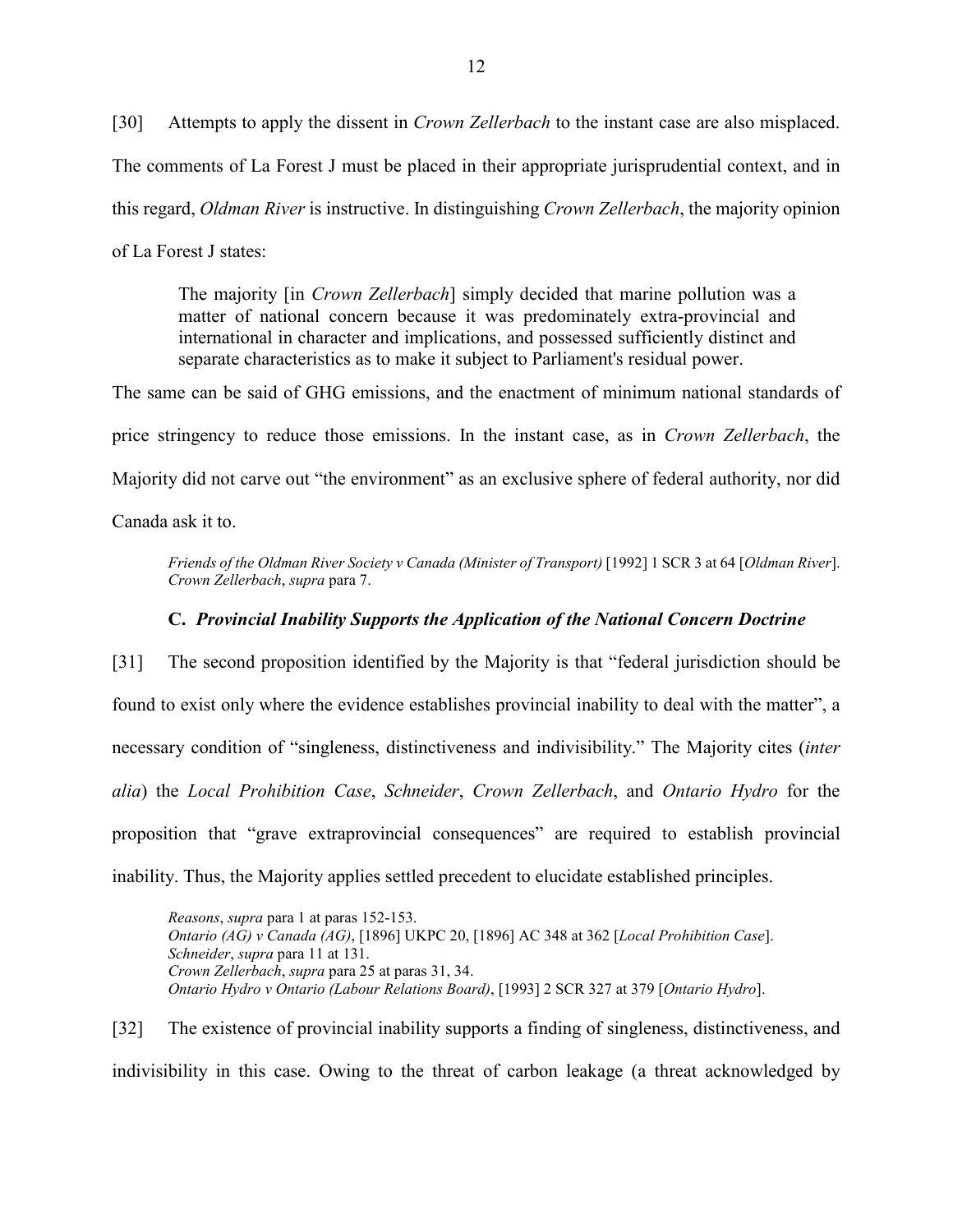majorities of two appellate courts and the SCC), GHG pricing cannot be left to individual provinces. Such a system would create a race to the bottom, in which provinces would be incentivized to court heavy emitters by weakening or abolishing their GHG pricing mechanisms. Relegating carbon pricing to provincial discretion would place Canada's territories and smaller provinces at the mercy of the largest emitters. With respect, it is *this* threat to the Canadian federation that should concern the Court.

*Reasons*, *supra* para 1 at paras 183, 186. *Reference re Greenhouse Gas Pollution Pricing Act*, 2019 SKCA 40 at para 155. *Reference re Greenhouse Gas Pollution Pricing Act*, 2019 ONCA 544 at para 120.

[33] The example of nuclear energy demonstrates the risks of eviscerating the POGG power in the manner the appellants propose. In *Ontario Hydro*, a majority of the SCC affirmed that regulation of nuclear power and its incidents is a matter of national concern. Theoretically, any province or territory *could* claim jurisdiction over nuclear reactors as a matter of property and civil rights (s. 92(13)) or electrical energy (s. 92A(1)(c)). The Appellants in the instant case suggest as much. But the risk of a "doomsday scenario" militated against this interpretation. Nevertheless, the Appellants' reasoning invites courts to reopen the question of jurisdiction over nuclear reactors. Following their reasoning to its conclusion, the mere fact that provinces *could* regulate nuclear power means that Parliament *cannot*.

*Constitution*, *supra* para 1 at ss 92(13), 92A(1)(c). *Ontario Hydro*, *supra* para 31 at 379-380.

[34] Finally, the Majority determined that "the scale of impact of the proposed matter of national concern is reconcilable with the division of powers." The majority made this determination "in light of the jurisdictional consequences of accepting the proposed matter of national concern."

*Reasons*, *supra* para 1 at paras 165, 196.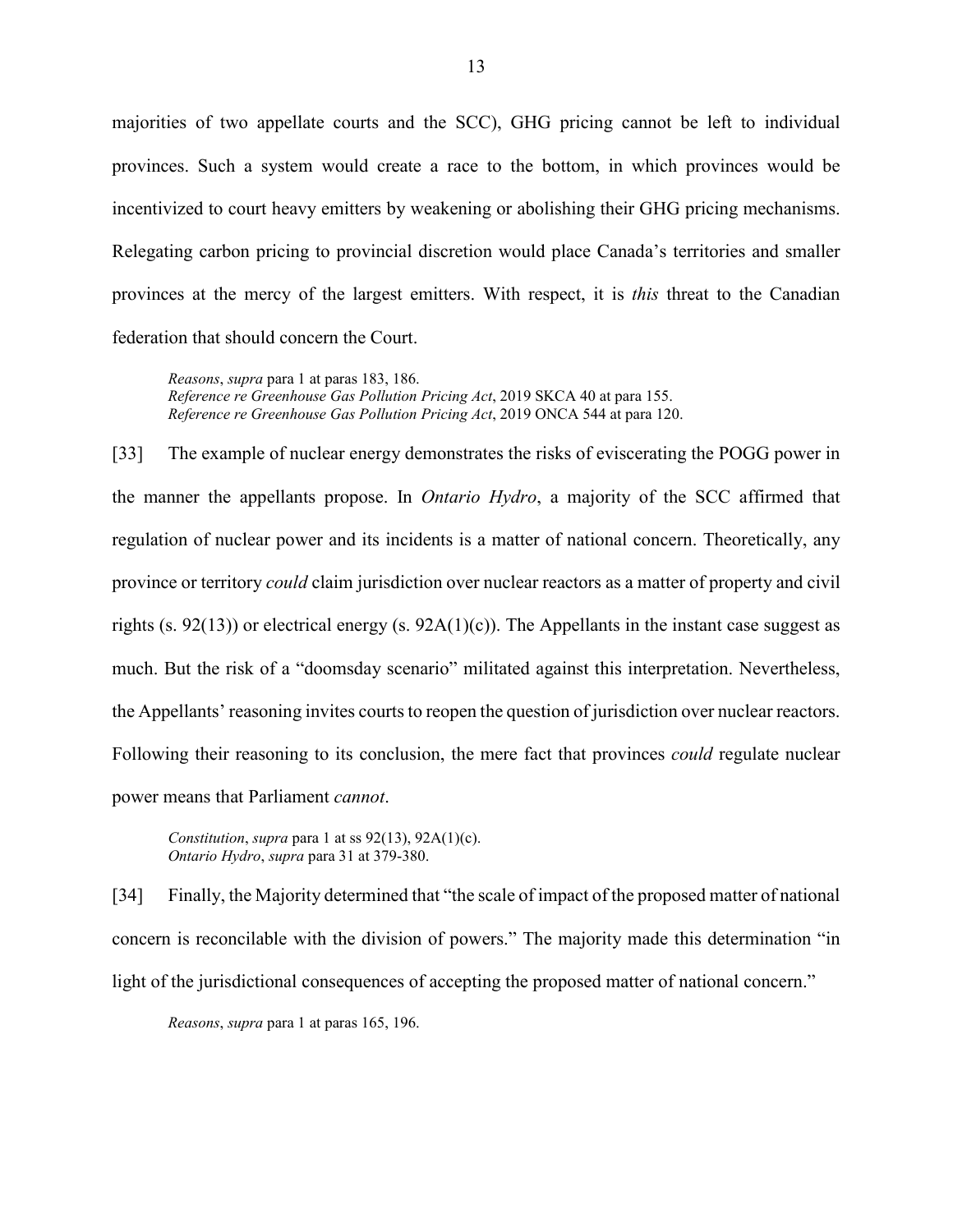#### <span id="page-17-0"></span>**III.***The* **GGPPA** *Protects Provincial Sovereignty and Autonomy*

[35] If firmly-rooted principles of federalism are properly applied, it becomes clear that the impact of this legislation on provincial jurisdiction is insubstantial. As discussed above, the doctrine of federal paramountcy does not preclude the operation of more exacting provincial standards (*Rothmans*).

*Rothmans*, *supra* para 12.

[36] Moreover, the Majority correctly observes that "interjurisdictional immunity does not automatically apply to matters of national concern." *Multiple Access* demonstrates that courts may properly find a double aspect even where the federal POGG power is exercised. In this case, double aspect is *the very premise* of the legislation: there is no suggestion that Parliament seeks to occupy the field. Provinces are free to enact any number of measures to trap, recycle, mitigate, or punish GHG emissions. The only thing a province cannot do under the *Act* is decline to impose bare minimum standards of carbon price stringency. The purpose of constitutional review is not to vouchsafe the economic vitality of heavy polluters.

*Reasons*, *supra* para 1 at para 124. *Multiple Access Ltd. v McCutcheon*, [1982] 2 SCR 161 [*Multiple Access*].

[37] More fundamentally, provincial autonomy must mean more than freedom from any federal law that a given province dislikes. Several comments of Wagner CJ demonstrate the stakes of this case for the provinces and their constitutional rights:

[Climate change imposes] especially high impacts in the Canadian Arctic, in coastal regions and on Indigenous peoples. … But in the absence of a federal law binding the provinces, there is nothing whatsoever to protect individual provinces or the country as a whole from the consequences of one province's decision, in exercising its authority, to take insufficient action to control GHGs, or to take no steps at all. … [T]he proposed federal matter in the instant case … would empower the federal government to do only what the provinces cannot do to protect themselves from this grave harm, and nothing more.

*Reasons*, *supra* para 1 at paras 187, 191, 195.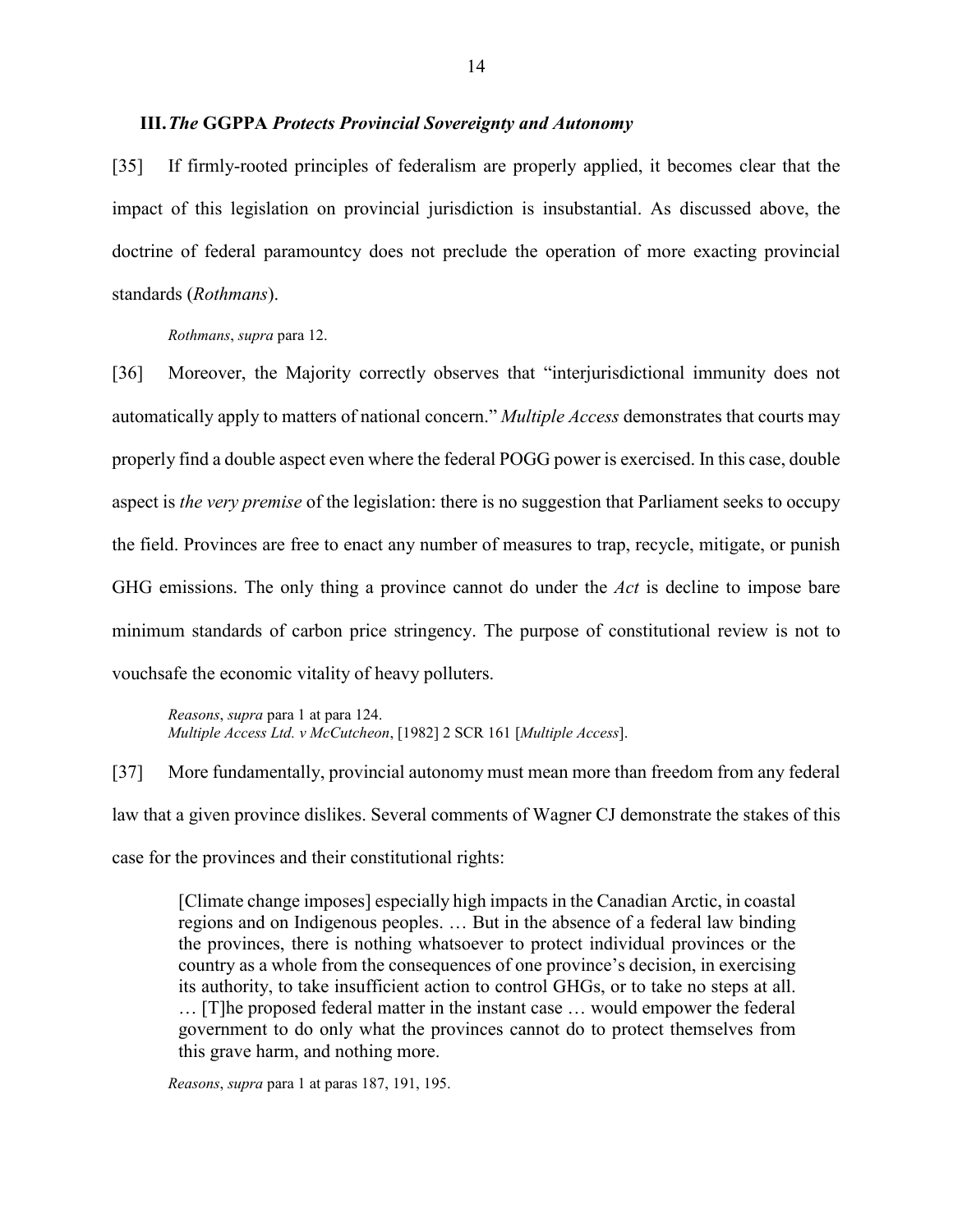[38] Commitment to the rule of law unites the Canadian federation. But climate calamity, in addition to eroding the rule of law, erodes the very land over which provinces assert sovereignty. Communities in the Arctic, whose traditional ways of life may make a negligible contribution to Canada's total GHG emissions, are being asked to bear a burden foisted on them by large emitters in Canada's economic heartland. This is inequitable, and disrespects these territories' sovereign autonomy. The *GGPPA* is a means of remedying this unjust intrusion. Canada merely asks for an acknowledgment that enacting minimum national standards of GHG price stringency is of vital national concern to those regions whose very sovereignty is undermined by the unchecked emissions of their partners in confederation.

#### <span id="page-18-0"></span>**C.** *The Residual Nature of POGG is No Obstacle to the* **Act***'s Validity*

[39] The fact that the POGG power is residual in nature is not a barrier to the enactment of the *GGPPA* under the national concern branch. Barring the operation of the POGG power for any matter with a double aspect represents a novel and undesirable departure from established precedent.

[40] As the Majority correctly states, it is not necessary to exclude every possible provincial head of power before resorting to the national concern branch. A subject may become a matter of national concern notwithstanding its local or intraprovincial origins. The validity analysis does not proceed "by way of a two-step search for a jurisdictional vacuum; rather, [courts apply] the national concern test to identify matters of inherent national concern." Marine pollution (*Crown Zellerbach*), narcotics trafficking (*Schneider*), and uranium mining (*Ontario Hydro*) each have intraprovincial aspects and intraprovincial effects. But the intraprovincial origins of these matters have never barred the operation of the national concern doctrine. Nor should they now, as Parliament seeks to limit the interprovincial and international consequences of unrestrained GHG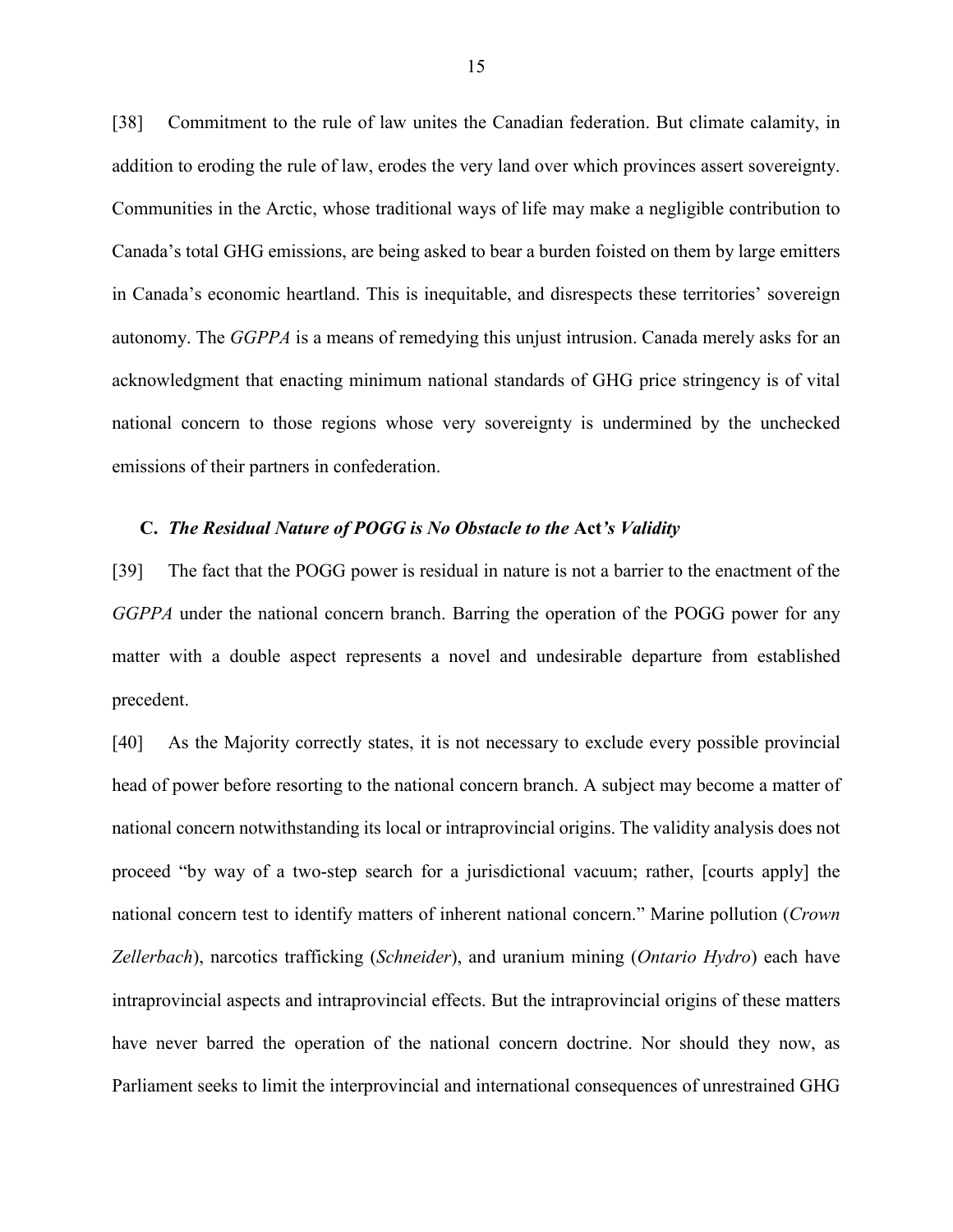emissions. Rather, the test articulated by the Majority in this case provides a principled basis for determining the extent and limits of the national concern branch.

*Reasons*, *supra* para 1 at paras 137-139. *Crown Zellerbach*, *supra* para 7. *Schneider*, *supra* para 11. *Ontario Hydro*, *supra* para 31.

[41] The Appellants' attempt to shoehorn *Crown Zellerbach* into their reformulated approach to national concern is unsustainable. The Appellants write that "[marine pollution] existed in a jurisdictional gray area that could not be legislated" under an enumerated head of power. This is incorrect. Parliament could have enacted the impugned law under its criminal law power (s. 91(27)). The provinces could have passed parallel legislation under ss.  $92(10)$ ,  $92(13)$ ,  $92(16)$ , or 92A. Le Dain J did not consider whether marine pollution could be addressed under an enumerated power because such a treasure hunt for jurisdiction is precedentially and methodologically unsound.

*Crown Zellerbach*, *supra* para 7. *Constitution*, *supra* para 1 at ss 91(27), 92(10), 92(13), 92(16), 92A.

[42] Subsequent POGG jurisprudence also contradicts the Appellants' position. In *Oldman River*, the applicability of enumerated heads of power was not found to altogether bar the operation of the POGG power. Rather, La Forest J observed that the law's matter "may be viewed either as an adjunct of the particular legislative powers involved, or, in any event, *be justifiable under the residuary power in s. 91*." Moreover, in *Hydro-Québec*, the majority upheld *CEPA* under s. 91(27) because this was one of the heads of power *raised by the parties in the reference question*. This accords with the principle of judicial restraint, whose importance was acknowledged by the Majority in this case. Thus, proceeding in the manner suggested by the Appellants would be a revolutionary upending of settled law.

*Oldman River*, *supra* para 30 at 74 [emphasis added]. *Hydro-Québec*, *supra* para 25 at para 12.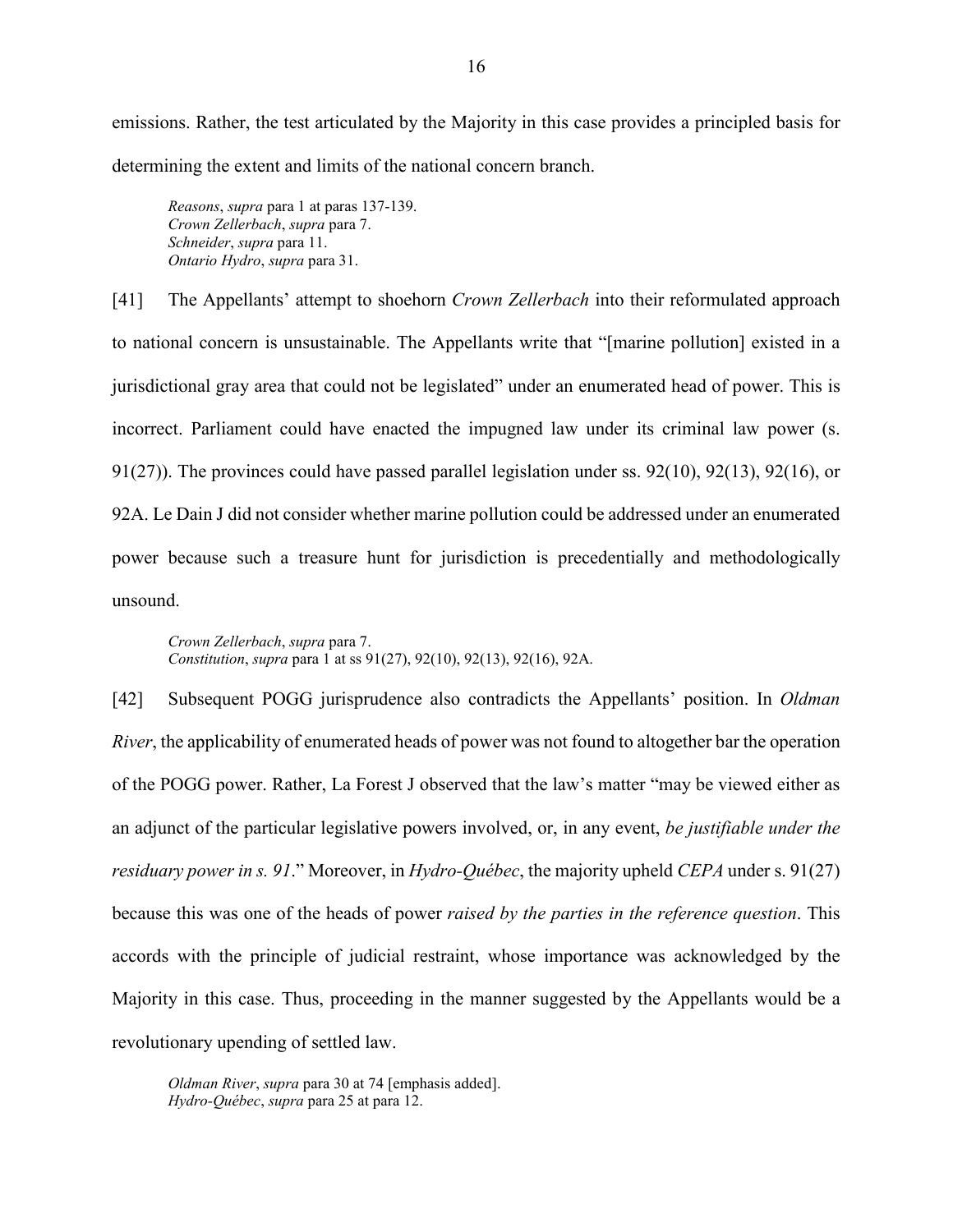*Canadian Environmental Protection Act*, SC 1999, c 33 [*CEPA*]. *Reasons*, *supra* para 1 at paras 114, 117.

[43] As the dissent of La Forest J in *Crown Zellerbach* makes clear, all orders of government have a role to play in protecting the environment. Canada submits that its authority to legislate in relation to matters of national concern extends to enacting the *GGPPA*, whose minimum national standards of GHG price stringency are vital to protecting the health of the environment and of our federation.

*Crown Zellerbach*, *supra* para 7.

# <span id="page-20-0"></span>**D.** *The Fuel Charge Under Part 1 of the* **GGPPA** *Is* **Intra Vires** *Parliament as a Valid Regulatory Charge*

[44] The Majority correctly upheld the fuel charges in Part 1 of the *GGPPA* as constitutionally valid regulatory charges. The fuel charges in Part 1 of the *Act* meet the test for a valid regulatory charge provided by a unanimous SCC in *Westbank*. The Majority summarized this test as follows: "To be a regulatory charge, as opposed to a tax, a government levy with the characteristics of a tax must be connected to a regulatory scheme." This analysis has two branches, as outlined in *Westbank* and unanimously affirmed in *Connaught*. The two branches are (1) the identification of a regulatory scheme and (2) a connection between that scheme and the regulatory charge at issue (the "*Westbank* analysis").

*Reasons*, *supra* para 1 at paras 219, 213. *Westbank First Nation v British Columbia Hydro and Power Authority*, [1999] 3 SCR 134 at para 44, 1999 CanLII 655 (SCC) [*Westbank*]. *620 Connaught Ltd v Canada (Attorney General)*, 2008 SCC 7 [*Connaught*] at paras 25–27.

## <span id="page-20-1"></span>**I.** *Part 1 of the* **GGPPA** *Constitutes a Regulatory Scheme that Satisfies the First Branch of the* **Westbank** *Analysis*

[45] The Appellants incorrectly argue that Part 1 of the *GGPPA* does not create a regulatory scheme. Part 1 of the *GGPPA* creates a regulatory scheme based on the indicia outlined in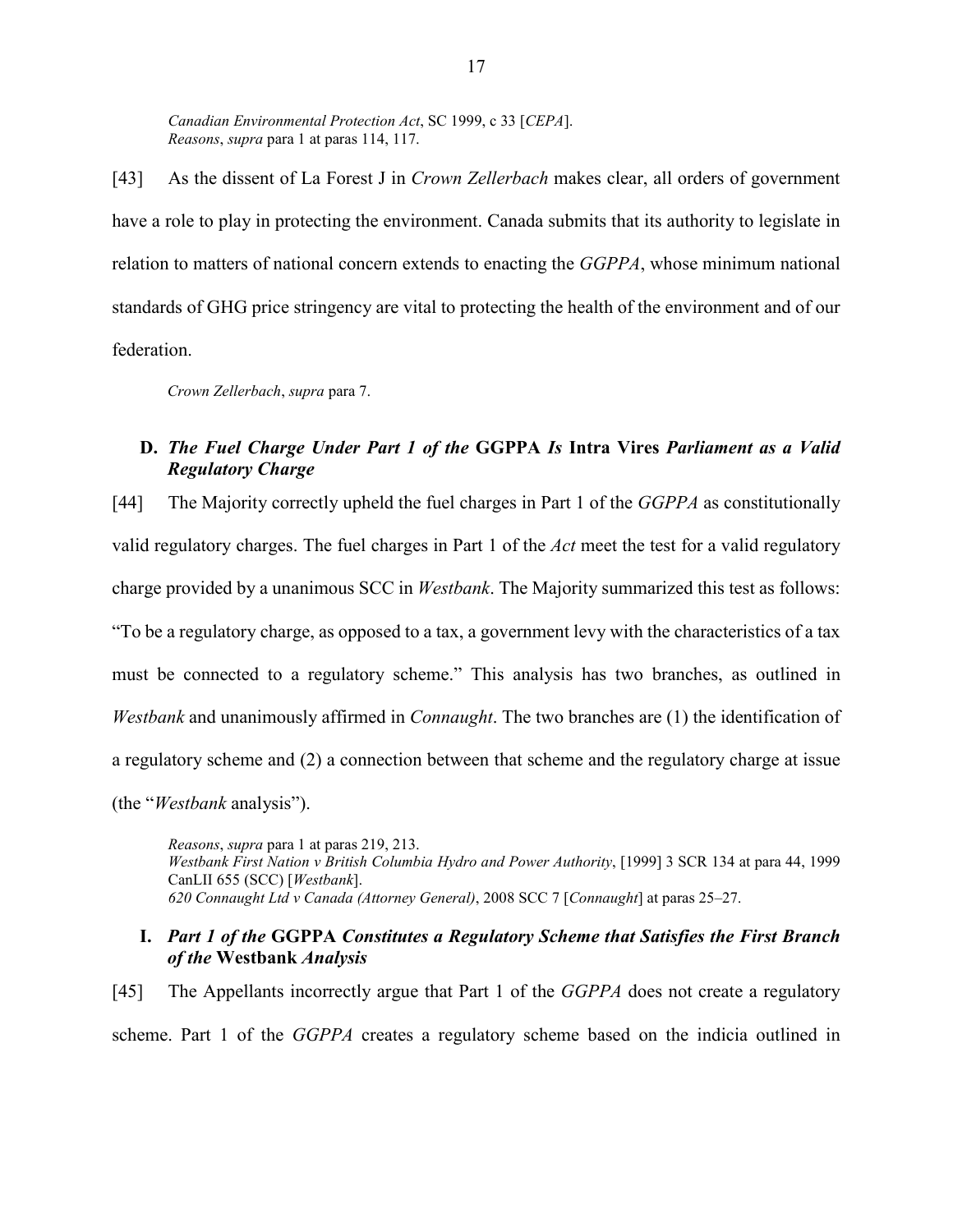*Westbank* and affirmed in *Connaught*. The SCC in *Westbank* provided four, non-exhaustive indicia of a regulatory scheme to guide the first branch of the *Westbank* analysis. These indicia are: (1) a complete, complex and detailed code of regulation; (2) a regulatory purpose which seeks to affect some behaviour; (3) the presence of actual or properly estimated costs of the regulation; (4) a relationship between the person being regulated and the regulation, where the person being regulated either benefits from, or causes the need for, the regulation.

Any of the indicia can satisfy a court that a regulatory scheme exists.

Appellants' Factum, *supra* para 8 at s D(i). *Westbank*, *supra* para 44 at para 44. *Connaught*, *supra* para 44 at para 25.

[46] The existence of a regulatory scheme was not at issue in the SCC decision under appeal to this Court; the Attorney General of Ontario did not dispute that the *GGPPA* establishes a regulatory scheme at the SCC. However, the Appellants now jointly argue that Part 1 of the *Act* does not create a regulatory scheme based on the second *Westbank* indicium: the presence of "a regulatory purpose which seeks to affect some behaviour."

*Reasons*, *supra* para 1 at para 214. Appellants' Factum, *supra* para 8 at s D(i) *Westbank*, *supra* para 44 at paras 24, 44.

[47] Contrary to the Appellant's submissions, the *GGPPA* has a clear "regulatory purpose which seeks to affect some behaviour," satisfying the second *Westbank* indicium. In fact, the *Act*'s Preamble confirms its focus on this regulatory purpose by mentioning "behavioural change" twice. The fuel charge in Part 1 of the *Act* is intended to affect behaviour through minimum standards of GHG price stringency to reduce GHG emissions. The Appellants concede this point, acknowledging that the fuel "charge created in Part 1 of the *GGPPA* can modify fuel purchasing behaviour."

*GGPPA*, *supra* para 1 at Preamble. Appellants' Factum, *supra* para 8 at para 70.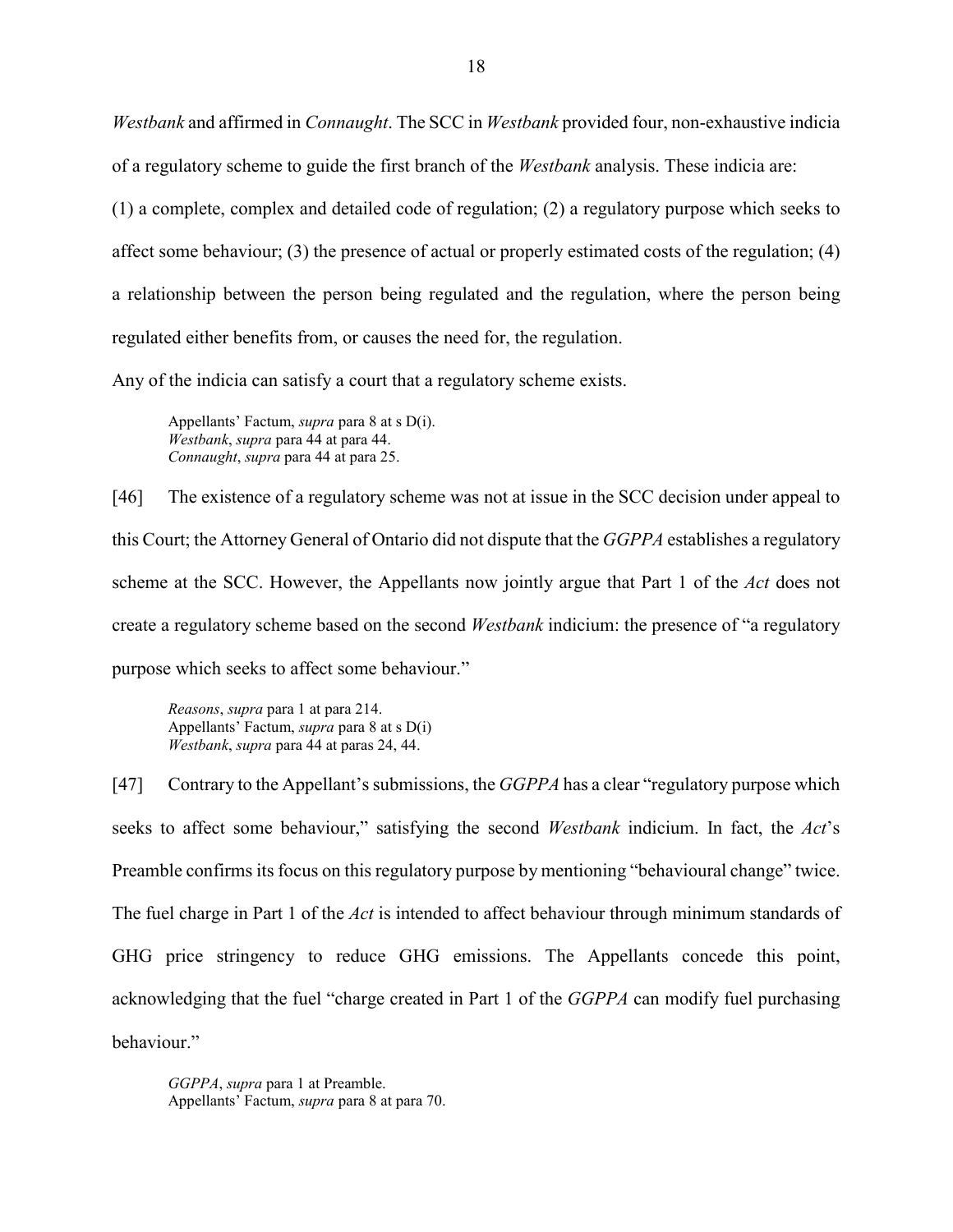<span id="page-22-0"></span>**A.** *The Appellants Incorrectly Rely on a Narrow View of Regulatory Charge Models*  [48] Nevertheless, the Appellants incorrectly argue that Part 1 of the Act does not satisfy the second *Westbank* indicium based on arguments founded on a mistakenly narrow view of regulatory charge models.

[49] The Appellants offer an unfounded argument based on the SCC's judicial commentary in *Westbank*, where the Court noted "that a regulatory scheme *usually* 'delineates certain required or prohibited conduct.'" The Appellants note that "Part 1 of the *GGPPA* does not delineate certain required or prohibited conduct," but fail to acknowledge that "usually" does not mean "necessarily." The overarching concern of the second *Westbank* indicium is that the relevant regulatory scheme contains a means to advance its end, or regulatory purpose, by affecting behaviour.

*Westbank*, *supra* para 44 at para 26 [emphasis added]. Appellants' Factum, *supra* para 8 at paras 66–67.

[50] Prohibiting or mandating conduct are not the only means governments employ to advance their regulatory ends. The purpose of the fuel charge in Part 1 of the *GGPPA* is for the charge itself to affect behaviour by discouraging the use of carbon-based fuels to achieve the regulatory purpose of reducing GHG emissions. As the Majority correctly observed, "the charge itself is a regulatory mechanism that promotes compliance with the scheme or furthers its objective." The fuel charge in Part 1 of the *Act* is akin to an example of a regulatory charge model provided in *Westbank*: "A per-tonne charge on landfill waste … levied to discourage the production of waste."

*Reasons*, *supra* para 1 at para 216. *Westbank*, *supra* para 44 at para 29.

[51] The Appellants mistakenly attempt to differentiate Parts 1 and 2 of the *GGPPA* through a faulty analogy that disregards the SCC's clear guidance in *Westbank*. *Westbank* also provides the regulatory charge example of a deposit-refund bottle charge to encourage recycling. The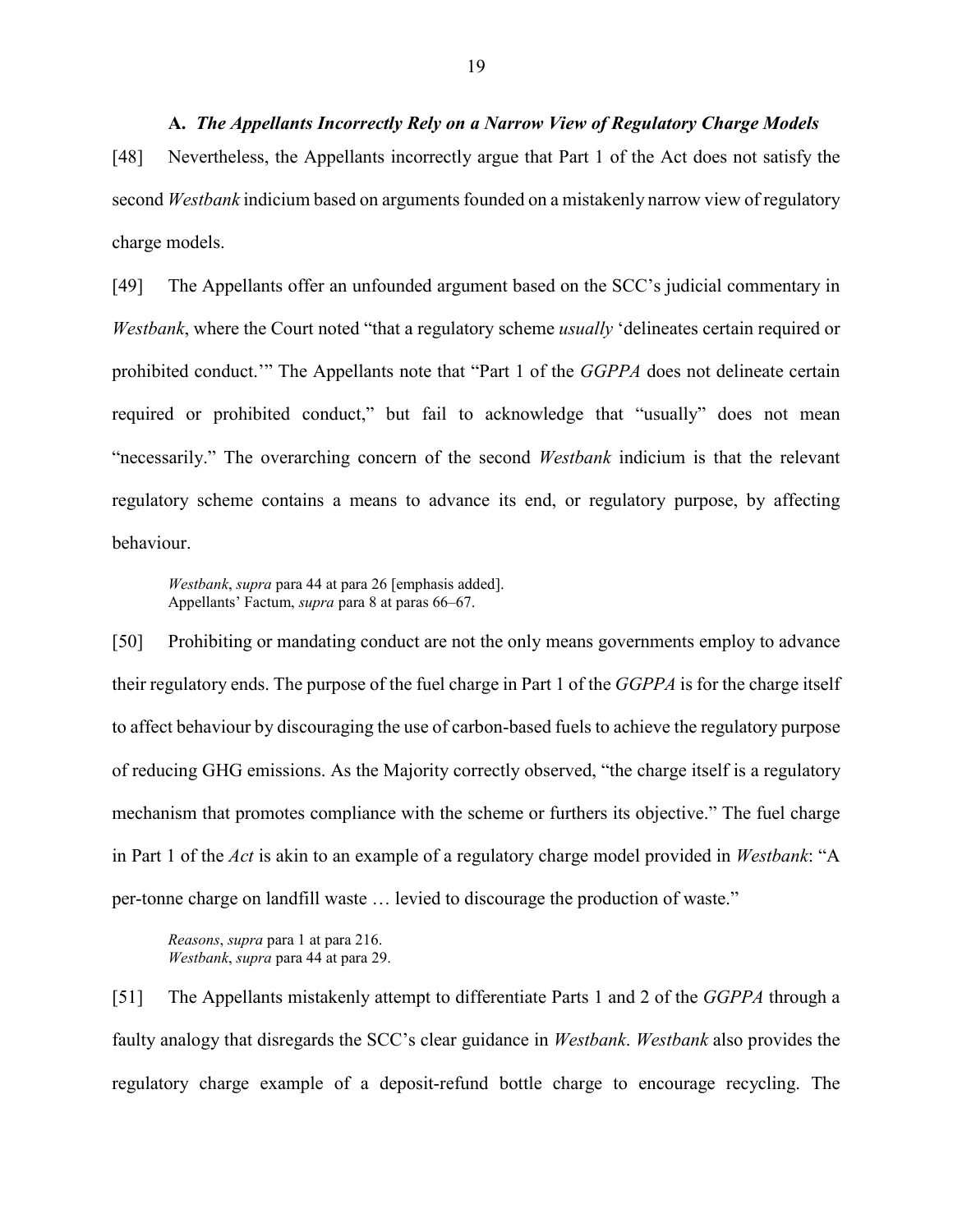Appellants incorrectly argue that Part 2, unlike Part 1, aligns with this model of a regulatory charge and serves the *Act*'s regulatory purpose by affecting behaviour because relevant GHG emitters may be rewarded or penalized based on compliance with emissions limits. However, the SCC in *Westbank* was clear that *both* models of regulatory charges serve to advance the purpose of the relevant regulatory scheme.

*Westbank*, *supra* para 44 at para 29.

#### **B.** *The Appellants' Submissions Regarding Specificity Are Unfounded*

<span id="page-23-0"></span>[52] In addition, the Appellants incorrectly argue that the second *Westbank* indicium is not met because Part 1 of the *GGPPA* does not satisfy the statement in *Westbank* that "a regulatory scheme must 'regulate' in some specific way and for some specific purpose." The Appellants mistakenly argue that Part 1 of the *GGPPA* lacks specificity because the activities implicated by the fuel charge "are remarkably broad, attaching to any activity that uses fuel for any reason."

*Westbank*, *supra* para 44 at para 26. Appellants' Factum, *supra* para 8 at paras 66–69.

[53] Canada agrees that the activities that produce GHG emissions are broad and ubiquitous, which warrants minimum national standards to ensure a coordinated, nationwide approach to mitigation. However, Canada submits that Part 1 of the *GGPPA* clearly regulates in a specific way for a specific purpose. The "specific way," or means, is by imposing a fuel charge and the "specific purpose" is to discourage the use of carbon-based fuels (affecting behaviour) to advance the purpose of the *Act* and reduce GHG emissions.

#### **C.** *The Appellants Fail to Acknowledge the Remainder of the* **Westbank** *Indicia*

<span id="page-23-1"></span>[54] The Appellants correctly acknowledge that the *Westbank* indicia are not a conjunctive test, yet fail to argue beyond the basis of the second indicium before ultimately labelling it as "unhelpful." In the Appellants view, this indicium does not helpfully delineate regulatory charges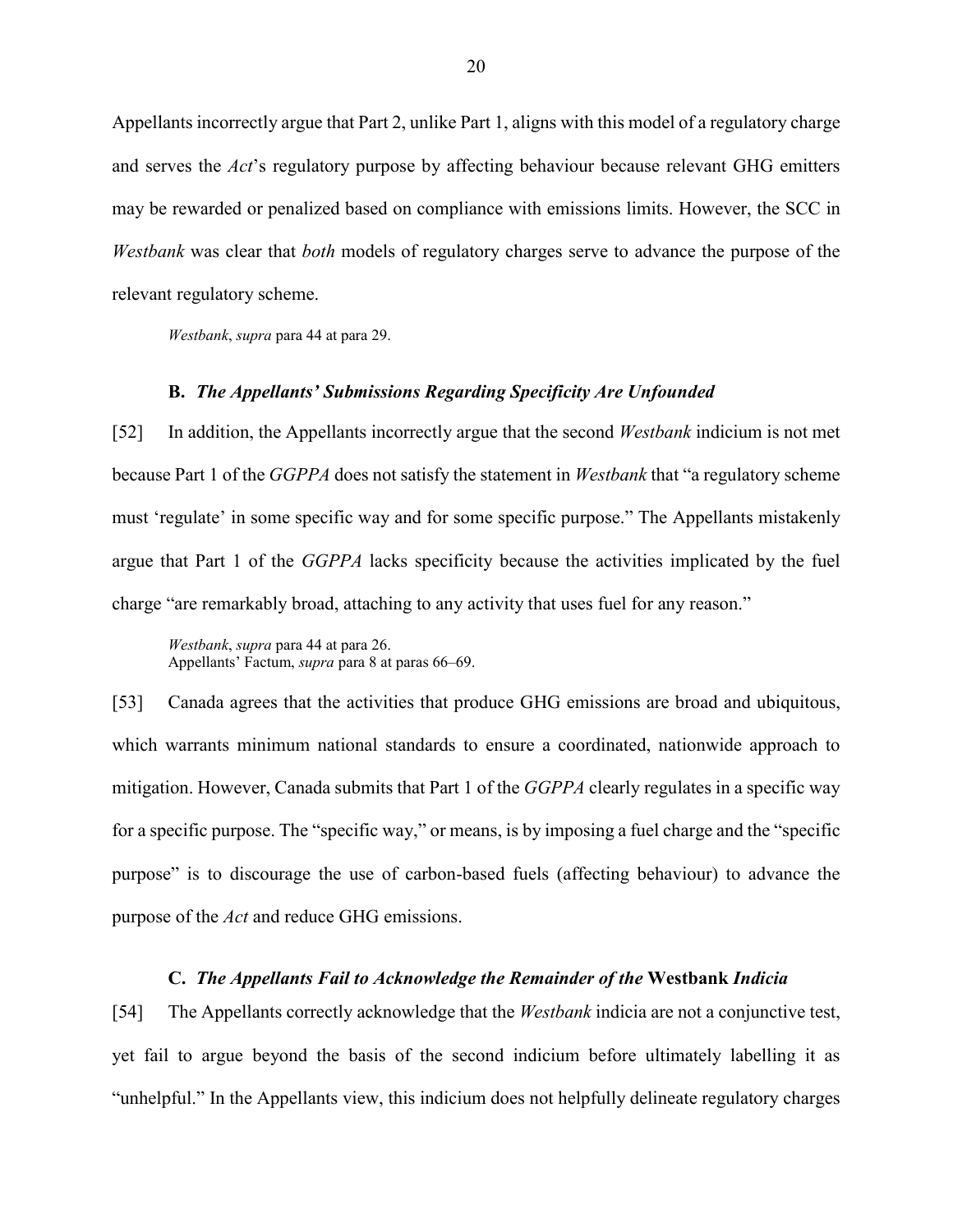from taxes because "[b]oth … can be used as tools for behaviour modification." The Appellants argue that "[s]omething more is required" to distinguish a regulatory charge from a tax, yet fail to clarify what would constitute "something more." Canada agrees that both regulatory charges and taxes can be used to affect behaviour. As the SCC noted in *Westbank*, "in today's regulatory environment, many charges will have elements of taxation and elements of regulation."

Appellants' Factum, *supra* para 8 at para 70. *Westbank*, *supra* para 44 at para 30.

[55] It is beyond reasonable dispute that Part 1 of the *GGPPA* creates a regulatory scheme as per the four *Westbank* indicia. Canada has clearly established that the fuel charge in Part 1 of the *Act* satisfies the second *Westbank* indicium. Moreover, the *GGPPA* as a whole, including Part 1, constitutes a complete, complex and detailed code of regulation (the first *Westbank* indicium). Canada does not take a position with respect to the third *Westbank* indicium regarding costs of regulation because it was not at issue in the SCC decision on appeal to this Court. Canada therefore lacks the evidentiary basis to make submissions. Finally, the fuel charge in Part 1 of the *Act* meets the fourth *Westbank* indicium regarding the connection between the regulation and those it regulates. The regulated individuals and entities who use carbon-based fuels contribute to GHG emissions and the need for regulation to reduce these emissions.

#### *Westbank*, *supra* para 44 at paras 24, 44.

[56] Canada submits that at least one, if not three, of the *Westbank* indicia are established. A regulatory scheme can be established without all four indicia. Part 1 of the *GGPPA* creates a regulatory scheme that satisfies the first branch of the *Westbank* analysis.

*Westbank*, *supra* para 44 at paras, 24 44.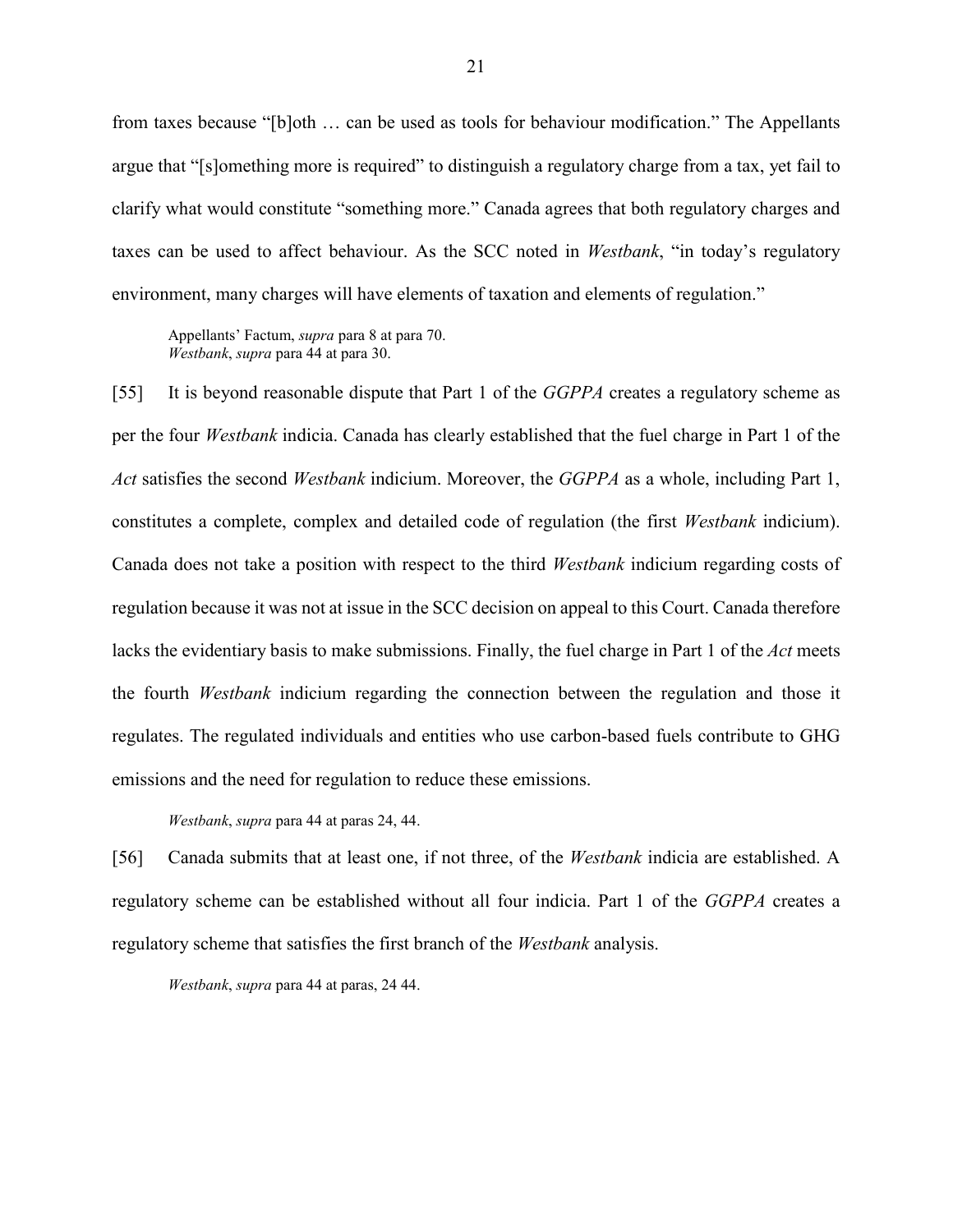#### <span id="page-25-0"></span>**II.** *The Fuel Charge Under Part 1 of the* **GGPPA** *Satisfies the Second Branch of the*  **Westbank** *Analysis Through Its Connection to the Regulatory Scheme*

[57] The fuel charge under Part 1 of the Act also satisfies the second branch of the *Westbank* analysis: a connection between the established regulatory scheme and the regulatory charge. The Appellants do not state their position with respect to the second branch of the *Westbank* test, which the AG of ON disputed at the SCC. The Majority correctly held that a sufficient connection between a regulatory charge and a regulatory scheme does not require that revenues be used to advance the purpose of the regulatory scheme, or to cover its costs.

*Westbank*, *supra* para 44 at para 44. *Reasons*, *supra* para 1 at paras 214, 216.

[58] A connection is established where the purpose of a regulatory charge is for the charge itself to influence behaviour (*Reasons*, *Westbank*, *Connaught*). The purpose of the fuel charge under Part 1 of the *GGPPA* is to affect behaviour by discouraging the use of carbon-based fuels to reduce GHG emissions. The Appellants acknowledge the fuel charge "can modify fuel purchasing behaviour," and "behavioural change" is referred to twice in the *Act*'s Preamble. The fuel charge under Part 1 of the *GGPPA* satisfies both branches of the *Westbank* analysis and is *intra vires* Parliament as a valid regulatory charge.

*Reasons*, *supra* para 1 at paras 215-216. *Westbank*, *supra* para 44 at para 44. *Connaught*, *supra* para 44 at paras 20, 27. Appellants' Factum, *supra* para 8 at para 70. *GGPPA*, *supra* para 1 at Preamble.

#### <span id="page-25-1"></span>**E.** *The Fuel Charge Under Part 1 of the* **GGPPA** *Does Not Raise Revenue for General Purposes and Is Not a Tax*

[59] The Majority correctly stated that the regulatory fuel charges under Part 1 of the *GGPPA* "cannot be characterized as taxes" and argument to the effect that they constitute disguised taxation is unsupportable. The Majority affirmed that *Westbank* governs when distinguishing between regulatory charges and taxes falling under s 53 of the *Constitution*. In addition to the four indicia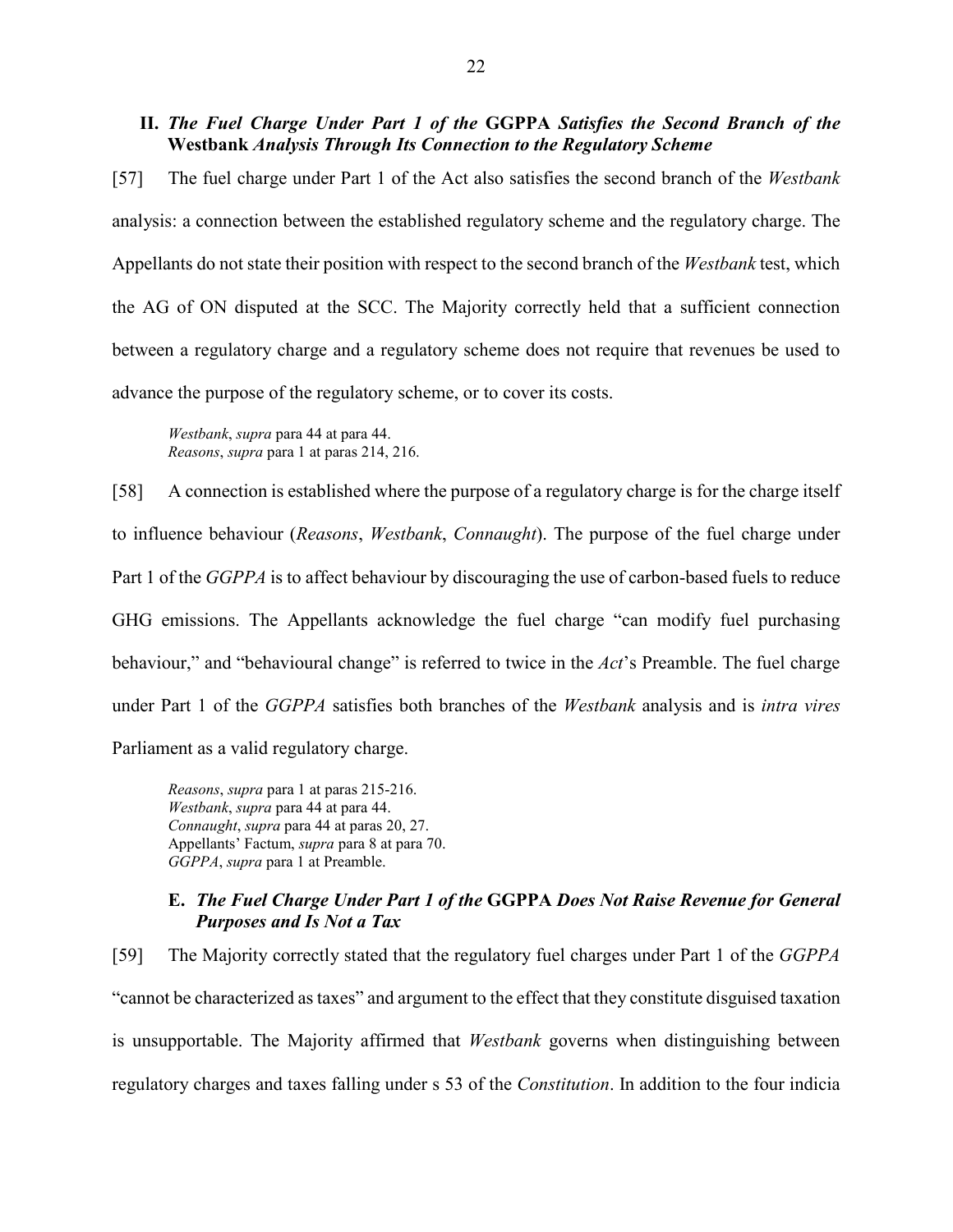discussed above, the SCC in *Westbank* and *Connaught* stressed that taxes, unlike regulatory charges, have a primary purpose of raising general-purpose revenue.

*Reasons*, *supra* para 1 at para 219, 218. *Westbank*, *supra* para 44 at para 30. *Connaught*, *supra* para 44 at para 17.

[60] A primary purpose of raising general-purpose revenue cannot be attributed to the *GGPPA*. Any proceeds from the fuel charge under Part 1 of the *Act*, when not rebated, refunded, or otherwise remitted, are distributed back to the relevant province or to individuals or entities within it. Excess emission charge payments under Part 2 of the *Act* are likewise distributed. Rather than raise government revenue, the *GGPPA* has a clear regulatory purpose: to affect behaviour through minimum standards of GHG price stringency to reduce GHG emissions. The fuel charges under Part 1 of the *Act* are valid regulatory charges, not taxes, and s 53 therefore does not apply.

*GGPPA*, *supra* para 1 at ss 165(1)–(2), 188(1).

# <span id="page-26-0"></span>**F.** *The Appellants' Submissions Regarding Discretion and Judicial Review Are Unfounded*

[61] Notwithstanding that Part 1 of the *GGPPA* imposes valid regulatory charges, Canada will address the Appellants' submissions regarding discretionary powers and judicial review. The Appellants assert that the GiC's regulation-making powers under the *GGPPA* , such as under s 166(1), are "extraordinarily broad." The Appellants also impugn s 168(4), likening it to a "Henry VIII clause" that violates s 53 by granting "unfettered discretion" to the GiC with respect to fuel charges.

Appellants' Factum, *supra* para 8 at ss 75–78.

[62] First, s 53 applies to taxation and is not engaged by the *GGPPA*'s regulatory charges. Second, the Majority correctly noted that "the constitutionality of Henry VIII clauses is settled law." Although the Appellants argue that Henry VIII clauses have not been considered in the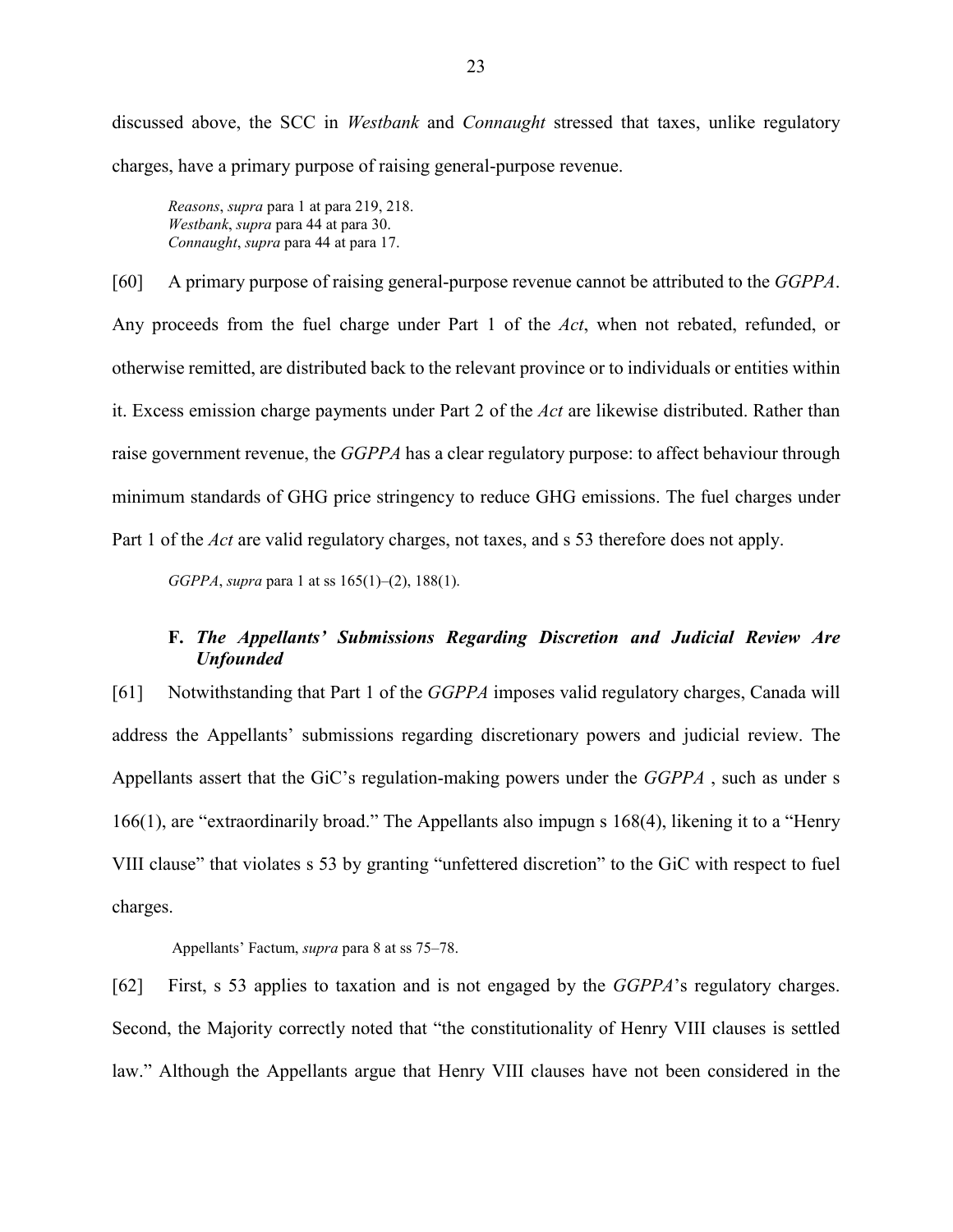taxation context, the *GGPPA* does not impose a tax nor engage s 53. Third, the Majority noted that judicial review would be available regardless if the discretion in the *Act* with respect to regulationmaking powers were abused and reviewed the limits on its exercise within the *GGPPA*.

*Reasons*, *supra* para 1 at paras 87, 73. Appellants' Factum, *supra* para 8 at 78.

[63] Nevertheless, the Appellants mistakenly argue that "the [GiC] is not required to consider the *regulatory purpose* of the *Act* when making regulations" under specified, impugned provisions." The Appellants further argue that the *Act* provides "few, if any, benchmarks … which a reviewing court could use to inform their determination of reasonableness." The Appellants not only concede that the *Act*'s purpose is regulatory, not to raise general-purpose revenue as a tax, but also demonstrate a misapprehension of judicial review.

Appellants' Factum, *supra* para 8 at paras 77, 79 [emphasis added].

[64] The SCC provides comprehensive guidance for courts conducting reasonableness review in *Vavilov*. The ultimate question for courts to consider is whether the decision under review is reasonable, or "based on an internally coherent and rational chain of analysis and … justified in relation to the facts and the law that constrain the decision maker." The Appellants correctly note that the governing statutory scheme and the principles of statutory interpretation relevant to its application (e.g. the *Act*'s object and Parliament's intention) are central to reasonableness review.

*Canada (Minister of Citizenship and Immigration) v Vavilov*, 2019 SCC 65 [*Vavilov*] paras 85, 108, 117. Appellants' Factum, *supra* para 8 at paras 79, 77.

[65] However, the Appellants fail to acknowledge that administrative decision-makers are constrained by, and reviewing courts are informed by, (*inter alia*) other relevant statutory or common law; evidence; parties' submissions; past practice; and potential impacts (*Vavilov*). As the Majority stressed, discretion must be exercised "in accordance with the purpose for which it was given," otherwise the use of regulation-making power could be found to be *ultra vires* the Act.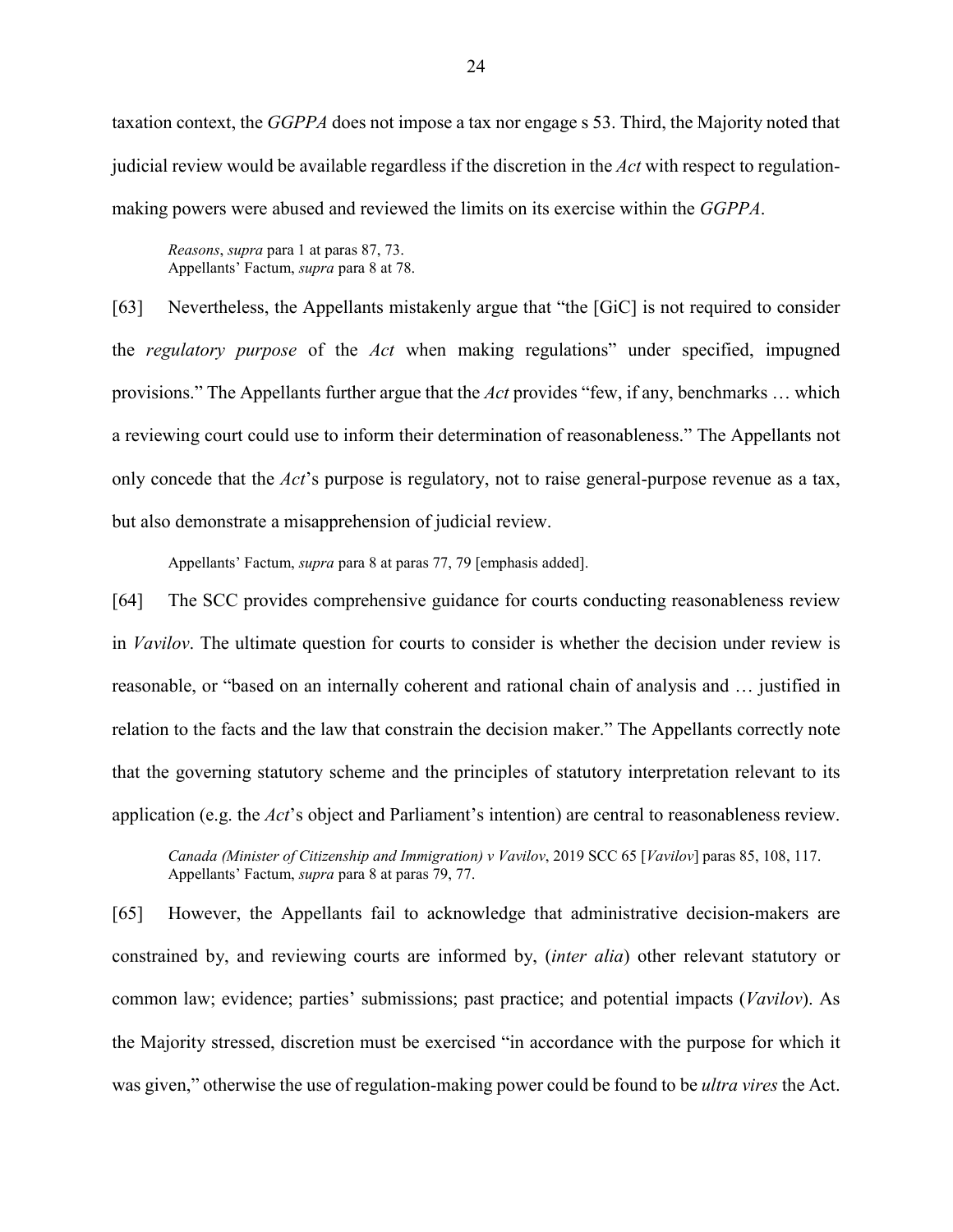The power to make regulations with respect to the regulatory fuel charges in Part 1 of the *GGPPA* is far from unfettered as the Appellants submit.

<span id="page-28-0"></span>*Vavilov*, *supra* para 64 at s IIIE. *Reasons*, *supra* para 1 at paras 73, 75. Appellants' Factum, *supra* para 8 at para 77.

# **PART IV — SUBMISSIONS IN SUPPORT OF COSTS**

<span id="page-28-1"></span>[64] Canada does not seek costs and requests that no costs be awarded against Canada.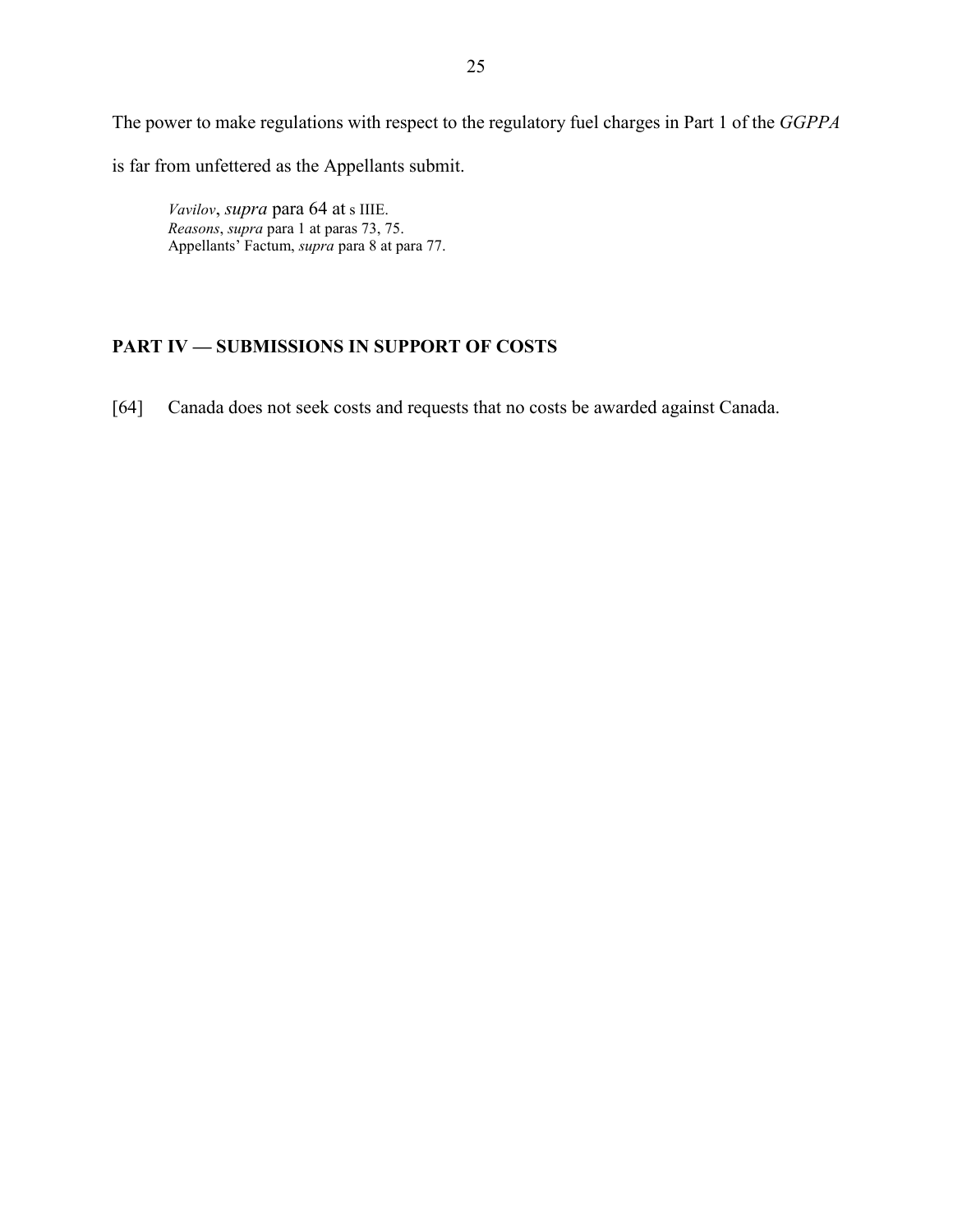# **PART V — ORDER SOUGHT**

[65] Canada seeks this Court's dismissal of the appeal, thereby upholding the SCC's finding that the *GGPPA* is constitutional.

ALL OF WHICH IS RESPECTFULLY SUBMITTED this 7 day of February, 2022.

Counsel for the Respondent, Attorney General of Canada

 $\mathcal{L}_\text{max}$  , where  $\mathcal{L}_\text{max}$  and  $\mathcal{L}_\text{max}$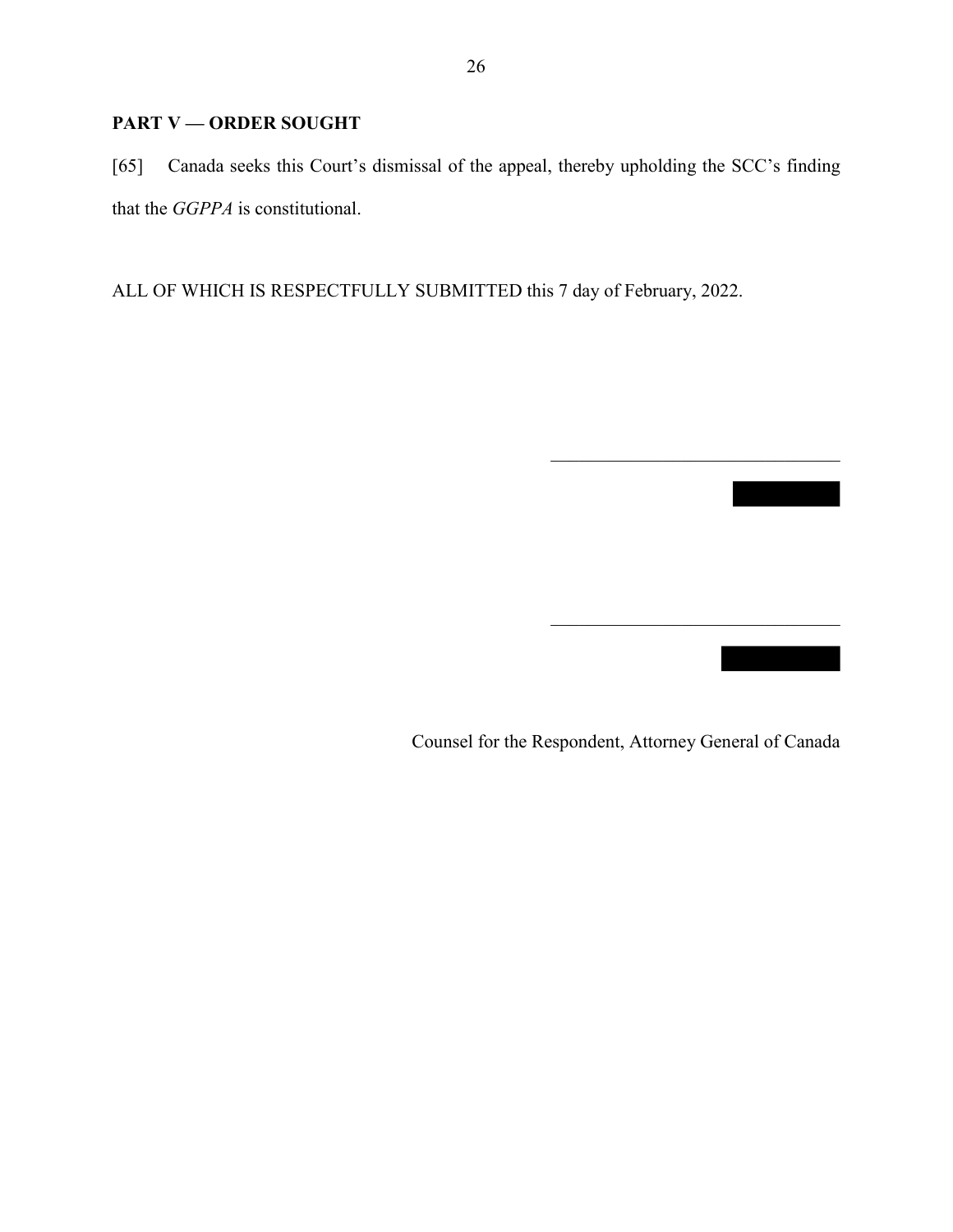| <b>Case Law</b> |                                                                                         | Paragraph No(s).                                                                                                                    |
|-----------------|-----------------------------------------------------------------------------------------|-------------------------------------------------------------------------------------------------------------------------------------|
|                 |                                                                                         |                                                                                                                                     |
| $\mathbf{1}$    | 620 Connaught Ltd v Canada (Attorney General), 2008<br><b>SCC 7.</b>                    | 44, 45, 58, 59                                                                                                                      |
| $\overline{2}$  | Chatterjee v Ontario (Attorney General), 2009 SCC 19.                                   | 8, 10, 13                                                                                                                           |
| $\overline{3}$  | Friends of the Oldman River Society v Canada (Minister<br>of Transport) [1992] 1 SCR 3. | 30, 42                                                                                                                              |
| $\overline{4}$  | General Motors of Canada Ltd v City National Leasing<br>[1989], 1 SCR 641.              | 28                                                                                                                                  |
| $\overline{5}$  | Multiple Access Ltd v McCutcheon, [1982] 2 SCR 161.                                     | 36                                                                                                                                  |
| $\overline{6}$  | Ontario (AG) v Canada (AG), [1896] UKPC 20, [1896]<br>AC 348.                           | 31                                                                                                                                  |
| $\tau$          | Ontario Hydro v Ontario (Labour Relations Board),<br>[1993] 2 SCR 327.                  | 31, 33, 40                                                                                                                          |
| $\, 8$          | Re: Anti-Inflation Act, [1976] 2 SCR 373.                                               | 25, 26                                                                                                                              |
| $\overline{9}$  | Reference re Assisted Human Reproduction Act, 2010 SCC<br>61.                           | 14                                                                                                                                  |
| 10              | Reference re Firearms Act (Canada), 2000 SCC 31.                                        | 18                                                                                                                                  |
| 11              | Reference re Genetic Non-Discrimination Act, 2020 SCC<br>17.                            | 10                                                                                                                                  |
| 12              | Reference re Greenhouse Gas Pollution Pricing Act, 2019<br><b>ONCA 544.</b>             | 32                                                                                                                                  |
| 13              | Reference re Greenhouse Gas Pollution Pricing Act, 2021<br><b>SCC 11.</b>               | 1, 3, 8, 10, 11, 15, 16, 17,<br>19, 21, 24, 25, 26, 27, 28,<br>29, 31, 32, 34, 36, 37, 40,<br>42, 44, 46, 50, 57, 58, 59,<br>62, 65 |
| 14              | Reference re Greenhouse Gas Pollution Pricing Act, 2019<br><b>SKCA 40.</b>              | 32                                                                                                                                  |
| 16              | R v Crown Zellerbach Canada Ltd, [1988] 1 SCR 401.                                      | 7, 19, 25, 29, 30, 31, 40, 41,<br>43                                                                                                |
| 17              | R v Hydro-Québec, [1997] 3 SCR 213.                                                     | 25, 26, 42                                                                                                                          |
| 18              | R v Morgentaler, [1993] 3 SCR 463, 1993 CanLII 74<br>$(SCC)$ .                          | 7, 10, 17                                                                                                                           |
| 19              | Rothmans, Benson & Hedges Inc v Saskatchewan [2005] 1<br><b>SCR 188.</b>                | 12, 35                                                                                                                              |
| 20              | Schneider v The Queen, [1982] 2 SCR 112                                                 | 11, 31, 40                                                                                                                          |
| 21              | Canada (Minister of Citizenship and Immigration) v<br>Vavilov, 2019 SCC 65.             | 64, 65                                                                                                                              |
| 22              | Ward v Canada (Attorney General), 2002 SCC 17.                                          | 13                                                                                                                                  |

# <span id="page-30-0"></span>**PART VI — TABLE OF AUTHORITIES**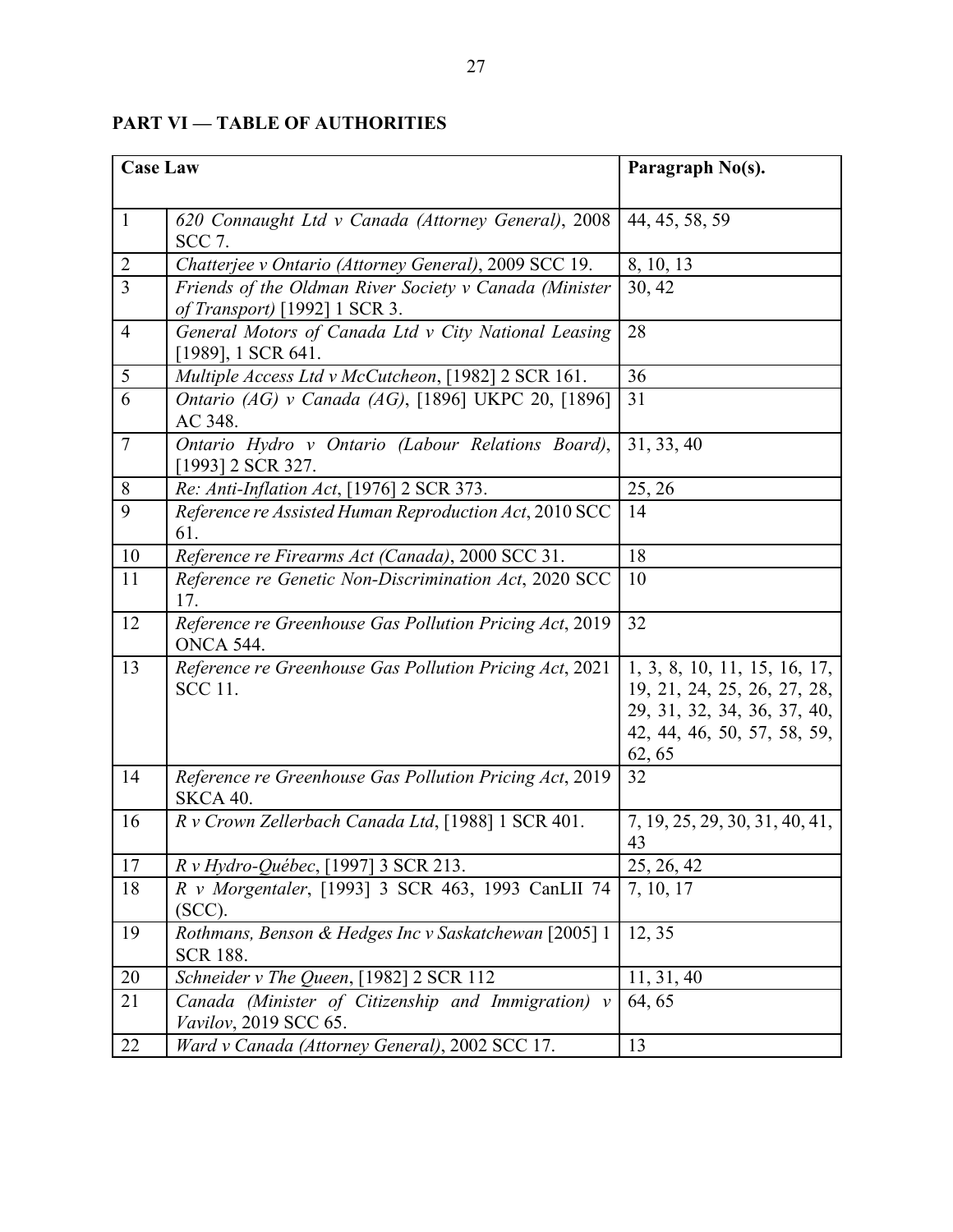<span id="page-31-0"></span>

| $\overline{2}3$ | Westbank First Nation v British Columbia Hydro and                                  | 44, 45, 46, 49, 50, 51, 52, |
|-----------------|-------------------------------------------------------------------------------------|-----------------------------|
|                 | <i>Power Authority</i> , [1999] 3 SCR 134, 1999 CanLII 655   54, 55, 56, 57, 58, 59 |                             |
|                 | $(SCC)$ .                                                                           |                             |
| Legislation     |                                                                                     | Paragraph No(s).            |
|                 | Canadian Environmental Protection Act, SC 1999, c 33.                               | 42                          |
| 2               | Constitution Act, 1867, (UK) 30 & 31 Victoria, c 3.                                 | 1, 33, 41, 59, 60, 61, 62   |
| $\overline{3}$  | Tobacco and Vaping Products Act, SC 1997, c 13, as it                               | 12                          |
|                 | appeared on January 19, 2005.                                                       |                             |
| $\overline{4}$  | Greenhouse Gas Pollution Pricing Act, SC 2018, c 12.                                | 1, 4, 9, 15, 47, 58, 60     |
|                 |                                                                                     |                             |
|                 |                                                                                     |                             |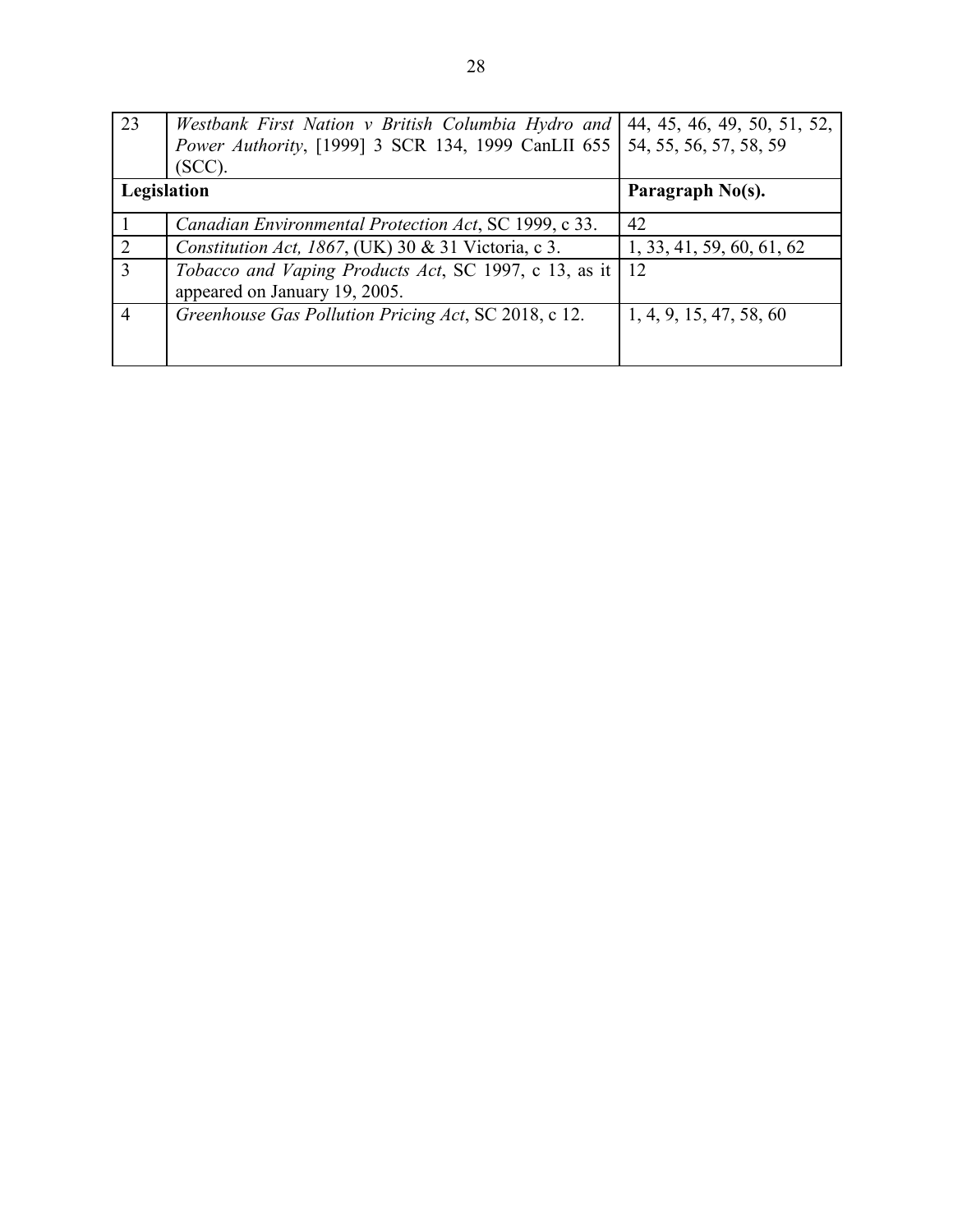# **PART VII — LEGISLATION AT ISSUE**

*Constitution Act, 1867* (UK), 30 & 31 Vict, c 3, reprinted in RSC 1985, Appendix II, No 5.

# **IV. Legislative Power Money Votes; Royal Assent Appropriation and Tax Bills**

**53** Bills for appropriating any Part of the Public Revenue, or for imposing any Tax or Impost, shall originate in the House of Commons.

## **VI. Distribution of Legislative Powers Powers of the Parliament Legislative Authority of Parliament of Canada**

**91** It shall be lawful for the Queen, by and with the Advice and Consent of the Senate and House of Commons, to make Laws for the Peace, Order, and good Government of Canada, in relation to all Matters not coming within the Classes of Subjects by this Act assigned exclusively to the Legislatures of the Provinces; and for greater Certainty, but not so as to restrict the Generality of the foregoing Terms of this Section, it is hereby declared that (notwithstanding anything in this Act) the exclusive Legislative Authority of the Parliament of Canada extends to all Matters coming within the Classes of Subjects next hereinafter enumerated; that is to say ...

**27.** The Criminal Law, except the Constitution of Courts of Criminal Jurisdiction, but including the Procedure in Criminal Matters. …

And any Matter coming within any of the Classes of Subjects enumerated in this Section shall not be deemed to come within the Class of Matters of a local or private Nature comprised in the Enumeration of the Classes of Subjects by this Act assigned exclusively to the Legislatures of the Provinces.

## **Exclusive Powers of Provincial Legislatures Subjects of exclusive Provincial Legislation**

**92** In each Province the Legislature may exclusively make Laws in relation to Matters coming within the Classes of Subjects next hereinafter enumerated; that is to say ...

**10.** Local Works and Undertakings other than such as are of the following Classes:

**(a)** Lines of Steam or other Ships, Railways, Canals, Telegraphs, and other Works and Undertakings connecting the Province with any other or others of the Provinces, or extending beyond the Limits of the Province:

**(b)** Lines of Steam Ships between the Province and any British or Foreign Country:

**(c)** Such Works as, although wholly situate within the Province, are before or after their Execution declared by the Parliament of Canada to be for the general Advantage of Canada or for the Advantage of Two or more of the Provinces. …

**13.** Property and Civil Rights in the Province. …

**16.** Generally all Matters of a merely local or private Nature in the Province.

# **Laws respecting non-renewable natural resources, forestry resources and electrical energy**

**92A (1)** In each province, the legislature may exclusively make laws in relation to

1. exploration for non-renewable natural resources in the province;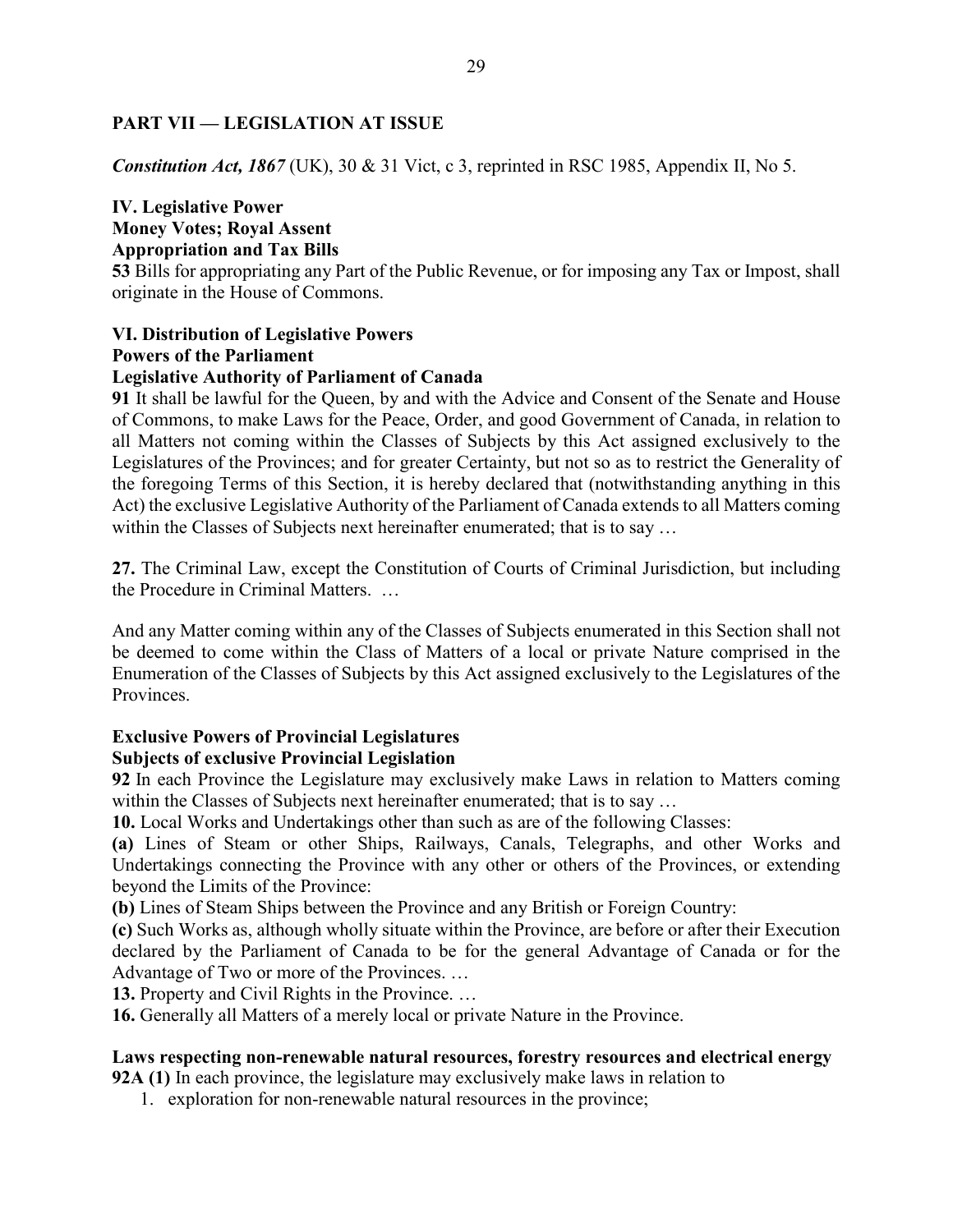- 2. development, conservation and management of non-renewable natural resources and forestry resources in the province, including laws in relation to the rate of primary production therefrom; and
- 3. development, conservation and management of sites and facilities in the province for the generation and production of electrical energy.

# *Greenhouse Gas Pollution Pricing Act*, SC 2018, c 12.

# **Preamble**

… Whereas behavioural change that leads to increased energy efficiency, to the use of cleaner energy, to the adoption of cleaner technologies and practices and to innovation is necessary for effective action against climate change;

Whereas the pricing of greenhouse gas emissions on a basis that increases over time is an appropriate and efficient way to create incentives for that behavioural change; …

# **Part 1**

# **Definition of** *net amount*

**165 (1)** In this section, *net amount* in respect of a province or area and a period fixed by the Minister means the charges levied by Her Majesty in right of Canada under this Part in respect of the province or area and that period less any amounts in respect of the charges that are rebated, refunded or remitted under this Part or any other Act of Parliament in that period.

# **Distribution**

**(2)** For each province or area that is or was a listed province, the Minister must distribute the net amount for a period fixed by the Minister, if positive, in respect of the province or area. The Minister may distribute that net amount

- 1. to the province;
- 2. to persons that are prescribed persons, persons of a prescribed class or persons meeting prescribed conditions; or
- 3. to a combination of the persons referred to in paragraphs (a) and (b).

# **Regulations**

**166 (1)** The Governor in Council may make regulations

(a) prescribing anything that, by this Part, is to be prescribed or is to be determined or regulated by regulation;

(b) requiring any person to provide any information, including the person's name, address, registration number or any information relating to Part 2 that may be required to comply with this Part, to any class of persons required to make a return containing that information;

(c) requiring any person to provide the Minister with the person's Social Insurance Number;

(d) requiring any class of persons to make returns respecting any class of information required in connection with the administration or enforcement of this Part;

(e) distinguishing among any class of persons, provinces, areas, facilities, property, activities, fuels, substances, materials or things; and

(f) generally to carry out the purposes and provisions of this Part.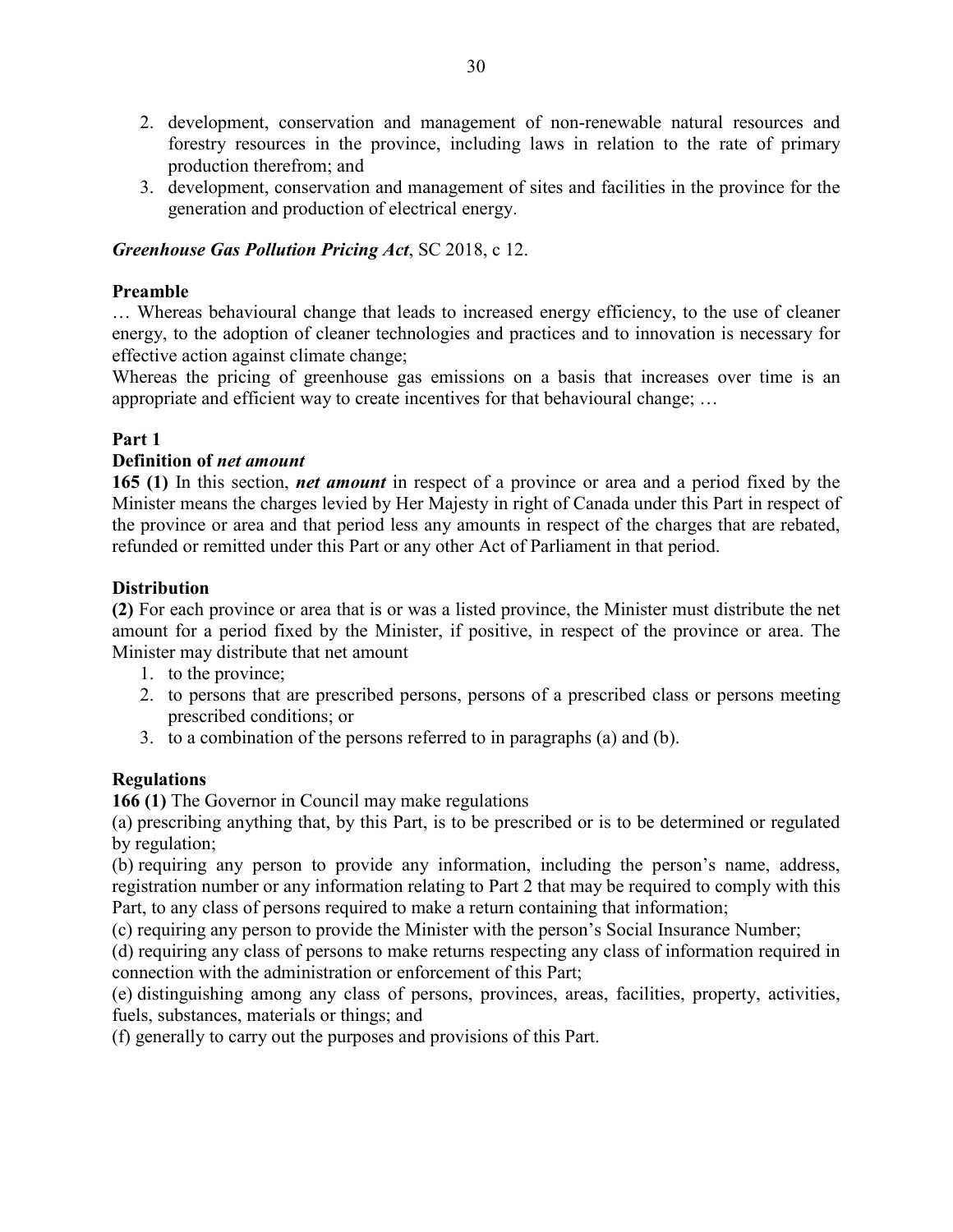# **Amendments to Part 1 of Schedule 1**

(2) For the purpose of ensuring that the pricing of greenhouse gas emissions is applied broadly in Canada at levels that the Governor in Council considers appropriate, the Governor in Council may, by regulation, amend Part 1 of Schedule 1, including by adding, deleting, varying or replacing any item or table.

# **Factors**

(3) In making a regulation under subsection (2), the Governor in Council shall take into account, as the primary factor, the stringency of provincial pricing mechanisms for greenhouse gas emissions.

# **Conflict**

**168** (4) If a regulation made under this Part in respect of the fuel charge system states that it applies despite any provision of this Part, in the event of a conflict between the regulation and this Part, the regulation prevails to the extent of the conflict.

# **Part 2**

# **Distribution — charge payments**

**188 (1)** The Minister of National Revenue must distribute revenues from excess emissions charge payments that are made under section 174 or 178 in relation to covered facilities that are located in a province or area. The Minister of National Revenue may distribute the revenues to

- 1. that province;
- 2. persons that are specified in the regulations or that meet criteria set out in the regulations; or
- 3. a combination of both.

# **Amendments to Part 2 of Schedule 1**

**189 (1)** For the purpose of ensuring that the pricing of greenhouse gas emissions is applied broadly in Canada at levels that the Governor in Council considers appropriate, the Governor in Council may, by order, amend Part 2 of Schedule 1 by adding, deleting or amending the name of a province or the description of an area.

# **Factors**

**(2)** In making an order under subsection (1), the Governor in Council shall take into account, as the primary factor, the stringency of provincial pricing mechanisms for greenhouse gas emissions.